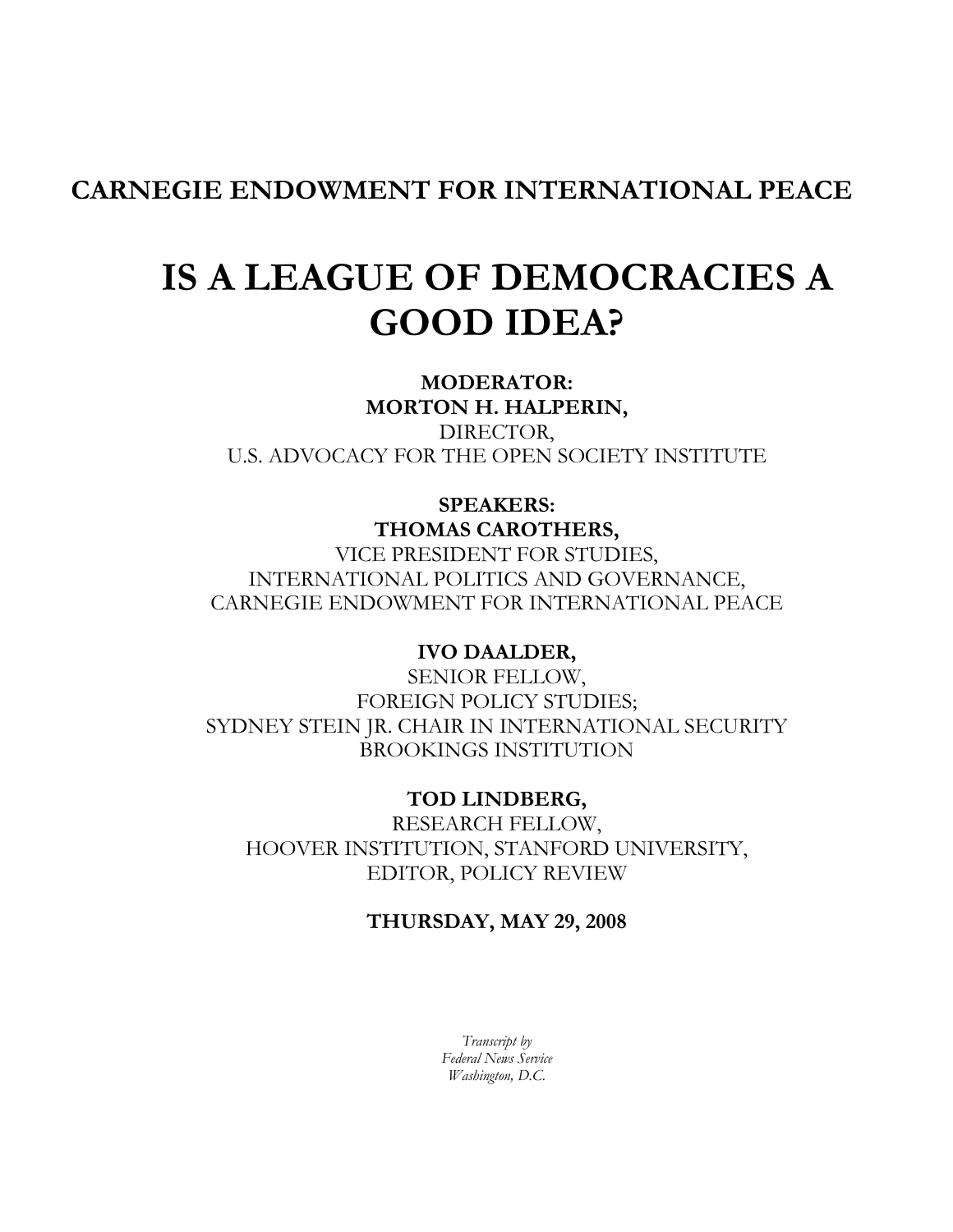MORTON H. HALPERIN: All right, we're about to begin so if any of you see the two other speakers, if you would ask them to come up here, we're about to begin.

Well, let me welcome you here on behalf of the Carnegie Endowment. I'm Morton Halperin. I'm the director of U.S. Advocacy for the Open Society Institute. And in the current spirit of full disclosure about everything, I should say that I have been associated with and continue to be associated with the Community of Democracies. And at some point I will take the prerogative of the chair to offer yet a third explanation of why it has not been successful and why I still think it can be successful.

But I want to begin by telling a story which I think for me sums up this whole meeting, and it's the story about the debate which was raised in a small town in czarist Russia. It was a Jewish town, and there was a beautiful young daughter of the rabbi. And the debate was about whether or not she should marry the czar's son. And in the one hand it was argued that she should marry the czar's son because then she could protect the Jews. And on the other hand it was argued that she should marry a rabbi and give birth to more Jewish children. And this debate went on and on and on. And finally the father of this young woman said I have decided she should marry the czar's son. He said now we only have to persuade the czar. (Laughter.)

And with that, I am pleased to introduce Tom Carothers, who, as you all know, is the vice president of studies of the Carnegie Endowment and directs their work on democracy.

TOM CAROTHERS: Thanks very much, Morton. Since I recently set out my views on the subject of the League of Democracies in a couple of writings, I'm just going to summarize them very briefly in order to give as much time as possible to Ivo and Tod to come back and also Mort.

When a new president takes office next January, he or she will face quite a daunting set of foreign policy challenges. Just to name a couple, there will be the question of how to continue the path with North Korea, them giving up their nuclear weapons. The Israeli-Palestinian conflict will almost certainly still be festering. We'll have to face what to do about Iraq. The question of Iran's quest for nuclear weapons will still very much be on the table. We'll still be in Afghanistan in a very difficult war. Climate change will be ever greater and ever more difficult to solve, and those are just to name a few.

Now, if we suppose that the next president decides to launch a big new foreign policy initiative focused on the creation of a league or concert of democracies—we put aside for a minute the difficulties in establishing such an organization and imagine that it has been set up—I think we have to ask ourselves how would it help with any of these particular challenges. On North Korea, for example, China is crucial to progress in that domain. It would not be part of the association. The Israeli-Palestinian conflict, it's a little bit hard to see the relationship between the League of Democracies and the particular issues at stake there, with respect to Iraq, we'll probably be looking for more cooperation from various Arab autocratic allies, as well possibly as from Iran. On Iran, we'll probably be trying to work closely with Russia as well as with some of the Gulf states. On climate change, the U.S.-China relationship will be essential, or the question of whether the United States and China can move together on climate change and so forth.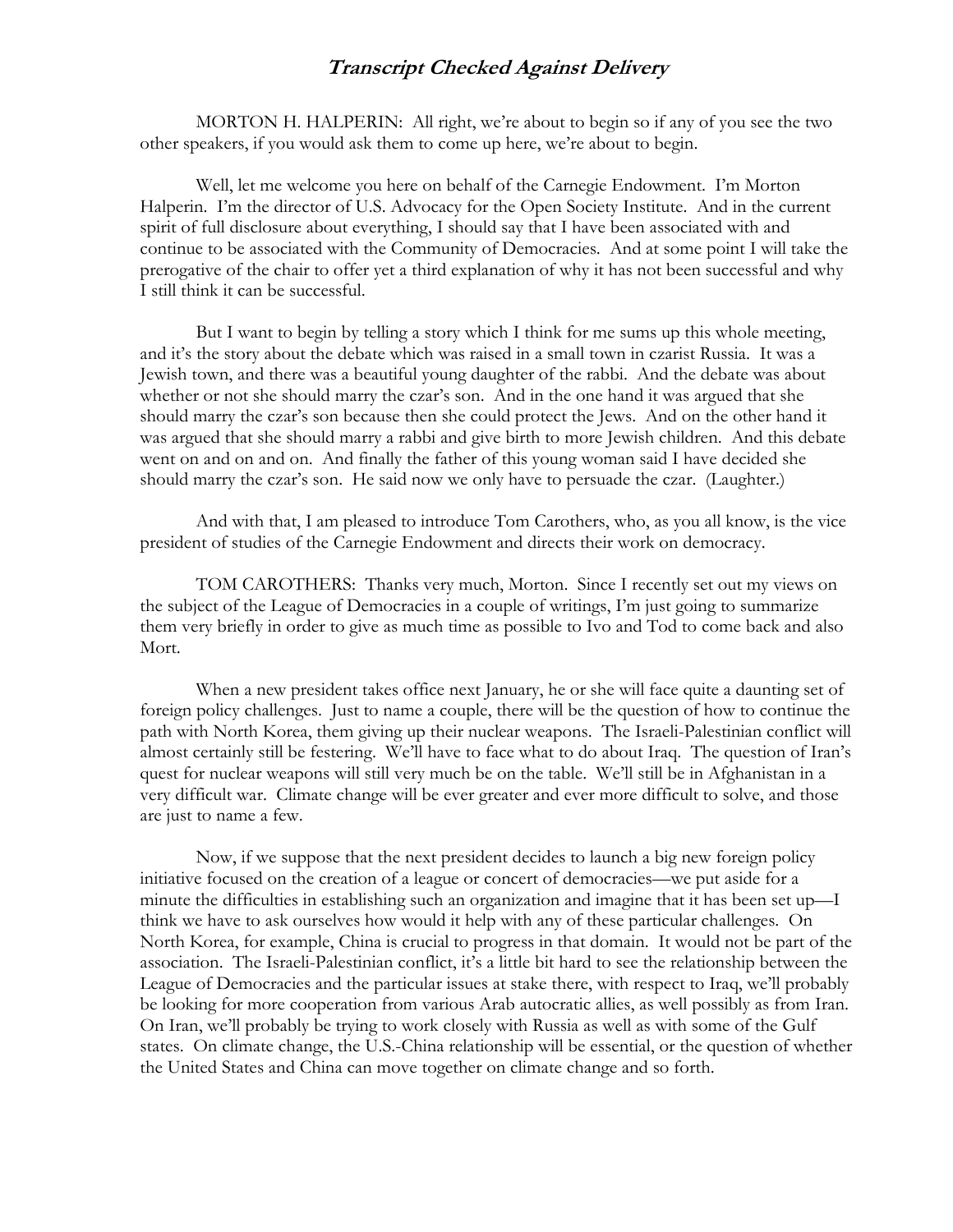If the League of Democracies wouldn't be useful on these, then why would we go through the trouble of trying to set it up? This, I think, highlights the first central problem I'd like to mention about the idea, which is that most of the serious international problems facing the United States require cooperation with non-democratic countries. And creating a League of Democracies I think would actually render such cooperation more difficult.

Imagine, for example—just take one region, the Middle East, and in particular the Arab world. The Arab world is vital to U.S. security in various ways with respect to oil, with respect to counterterrorism, and so forth. And I would say that the Arab world, or at least the Arab political elites, are eager and in fact straining to see a new U.S. policy in the region; one that is more realistic and more effective. If among the first steps a new U.S. president were to focus on was a League of Democracies and say, this is of central importance to me, and by the way, none of you are invited to join except perhaps Iraq, there would go the chance for a new Middle East policy in the United States government.

The second problem I'd like to highlight is going back to the problem of establishing the league. I think the basic problem is that the world has absolutely no interest or appetite for a U.S. led ideologically based multilateral initiative. It was hard enough in 2000 at a much better period both with respect to the U.S. position in the world and with respect to the state of democracy to try to get the Community of Democracies going, and no one knows that better than the man at my left.

It's a much less propitious set of circumstances right now for such an initiative. I think that pushing a league would seem not like relaunching democracy promotion and relaunching multilateralism, but rather a failure to listen, a failure to understand the most basic outlook of many other nations. Many people in the world are ready to work with the United States in existing multilateral institutions, but they do not want the United States going around those.

I was in Europe last week in a fairly large conference in The Hague on promoting democratic governance attended mostly by senior European officials, and while I was there, I went around to people from Norway, Germany, Great Britain, the Netherlands, and elsewhere, and talked with them, and I must admit shamelessly handed out copies of my recent policy brief on the League of Democracies, and I could not stir up or detect a trace of interest in the idea. And in fact, when I sat with one friend of mine, a very senior Dutch colleague, who's quite active in democracy circles, and very pro-American, extremely engaged in these issues, and he, I would say, reads a lot of things that come out of Washington, he looked at my policy brief and he said, I don't mean to be rude but why did you waste more than five minutes on this idea, which is a complete non-starter and it's not worth the sort of attention. And I said, well, that's what we do in Washington. (Laughter.)

The third point I would make is that unfortunately I don't think in many areas we share as many interests with other democracies as we might initially think. Even a relatively compact grouping of democracies like NATO struggles very much to agree on issues within its basic mandate. On the war in Iraq, NATO was deeply profoundly divided, or at least NATO members, not NATO itself, but obviously key NATO members. NATO didn't agree last month on a key issue with respect to membership for Ukraine and Georgia.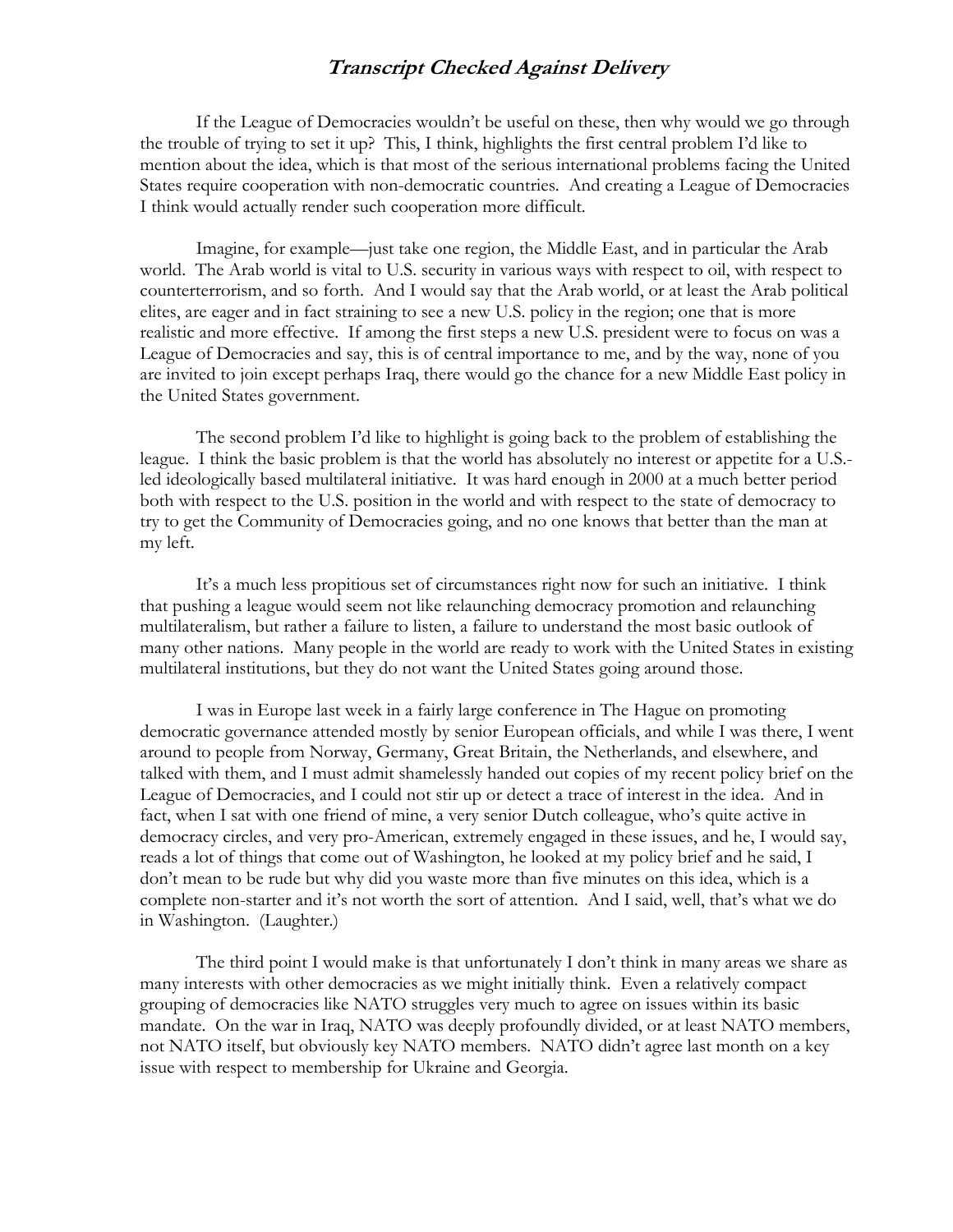So if we try to take such a compact and expand both the membership and expand the range of issues on which it would deal, I think we would end up with a very low level of unity that I think would be ineffective.

And I think there is a serious under-appreciation in Washington for how strongly many democracies in the world, especially in the developing world disagree fundamentally with the U.S. outlook on interventionism. And this disagreement is profound. It's lasted for decades and I think will continue to last for decades. And the idea that the United States could legitimate its interventionism or future interventionism by going to an association which was made up of countries that include these developing country democracies is wishful thinking. Yet if we exclude India, Brazil, Mexico, Argentina, South Africa, and so forth, such a league or association I think would lack credibility.

Moreover, differences between the United States and many developing country democracies are not just about interventionism, they are about all kinds of things. Yesterday Michael Gerson wrote a piece in the Washington Post about how objectionable he finds South African foreign policy, and he called South Africa—a rogue democracy is the term that he used. I would wager, however, if you took a poll in the world among democracies, and certainly if you concentrated on developing country democracies, of which there are at least 50, a majority of countries would feel more at home with South Africa's foreign policy than with U.S. foreign policy at this particular moment in time.

As a result, I think we'd end up in a situation either of pushing for a very inclusive league, which included India, Brazil, Mexico, and so forth, in which there would be a very low level of agreement, or we would have to push for more exclusive league, in which we had a higher level of agreement, but that would send the signal that the core principle behind the association is not democracy but rather countries which agree with the United States.

Then there is the question of the experience of the Community of Democracies, and I'm looking forward to hear Mort correct me or at least illuminate me as to what I may be misunderstanding about this because I think the community is a more limited effort. It is really primarily focused, at least initially, on countries, on democracies getting together to focus on how to support democracy, not about peace and security generally. But even this limited effort has been very difficult.

A lot of time and energy has been spent on the Community of Democracies. There has been a lot of squabbling over the years about who gets in or who gets invited and who doesn't, and that issue isn't easy to solve. And there has been I think relatively little results in terms of actions. There is a strong disinclination on the on the part of many democracies to criticize others, particularly those outside the community, but those within it as well. There has been a bit of technical assistance carried out under the auspices of the community, but it pales in comparison with the technical assistance on offer elsewhere.

And in general, there is just I think a deep lack of enthusiasm for it among many democracies. There are some small countries that have wanted to be engaged and have engaged. And Poland, which is not a small country but an important European democracy is now quite engaged. But most European democracies have expressed over the last eight years a continued lack of interest about it. And over the last eight years, I have time and time again asked European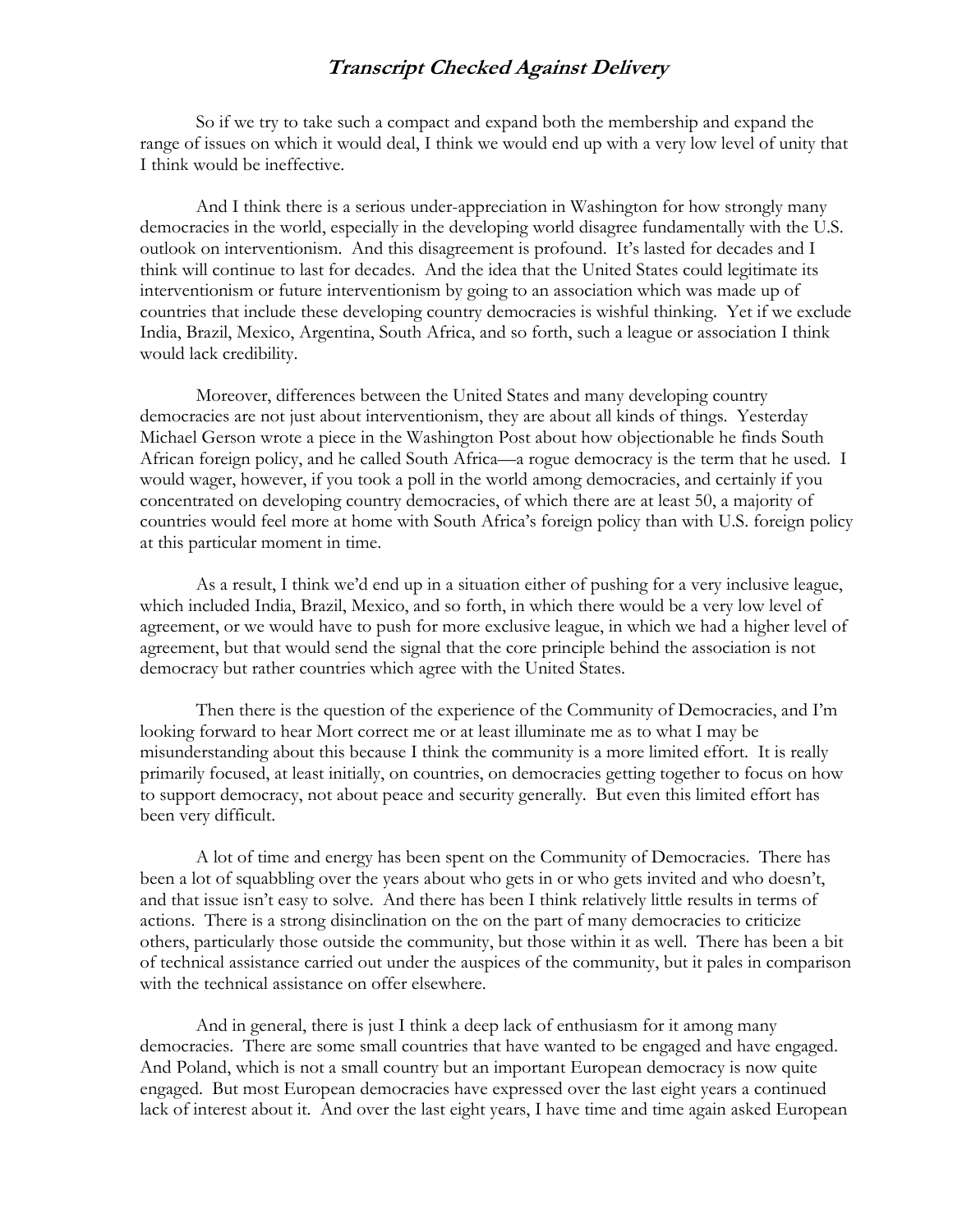diplomats what they think about the Community of Democracies. They roll their eyes and they wish it would go away.

And this community has not taken hold. And I don't think a larger idea based on similar principles would. Now, one could argue, just to conclude – well, okay, the idea is not perfect, but why not give it a try? Why be so negative? I think there are several reasons why I'm concerned. The first is I think it would be a major distraction for a new administration. A new president has very limited political capital both internationally and domestically and needs to husband it and use it very wisely. And I'm not sure this would be a good expenditure of that capital. Secondly, I do think it would hurt important relationships that we have with non-democratic countries that we need on specific issues. And thirdly, I think it would send a signal to the world that we don't really get it, that we don't really understand where we are in the world today in respect – with respect to how the world views us as a democracy, our policies with respect to democracy and our policies with respect to security and interventionism more generally.

I'd conclude by saying that although – obviously I don't think the idea of a League of Democracies is a useful one, I do appreciate that it stems from an impulse and, I think, desire to find ways for the United States to move away from unilateral instincts and to work more closely with other countries. I think it's also driven by an impulse to do better on promoting democracy and find new ways to strengthen that.

And so I know we will have disagreements here today. It wouldn't be any fun if we didn't; that's why we're here. But I think the disagreements are actually more about tactics than about strategy, or at least more about means rather than ends. Without speaking for my fellow panelists, I think we all share a strong desire for the United States to find ways to build its legitimacy and build its international support, to be more multilateral and productive in important ways, and also to make democracy promotion an effective part of U.S. policy. So the only question really is how. I happen to believe a League of Democracies is not a good first step. Thank you.

MR. HALPERIN: Okay, I think we'll give you some time later to make clear exactly where you stand. But first, Ivo Daalder is a senior fellow at the Brookings Institute and has been writing about issues like this for some time.

IVO DAALDER: Thanks. Thanks, Mort. Let me just say in the beginning, since this is a political season that as it lists on the program here, I am a senior fellow in foreign policy studies at the Brookings Institution and therefore only speak for myself and no one else, nor should anything I take be taken to represent ideas, thoughts, or even concepts, endorsed by any campaign—just necessary these days in Washington or indeed anywhere else in the world, particularly when one speaks on the record, although in some cases even when one speaks off the record, to make that clear.

And I appreciate the opportunity to talk about this issue in part because I think there are nuances and differences among those who support either a league or a concert or democracies that I think may spring out of different desires and needs, though I also think that there is more commonality among those who believe in the concert of democracies and those who believe in the League of Democracies, as I think will be clear by the time both I and Tod have finished.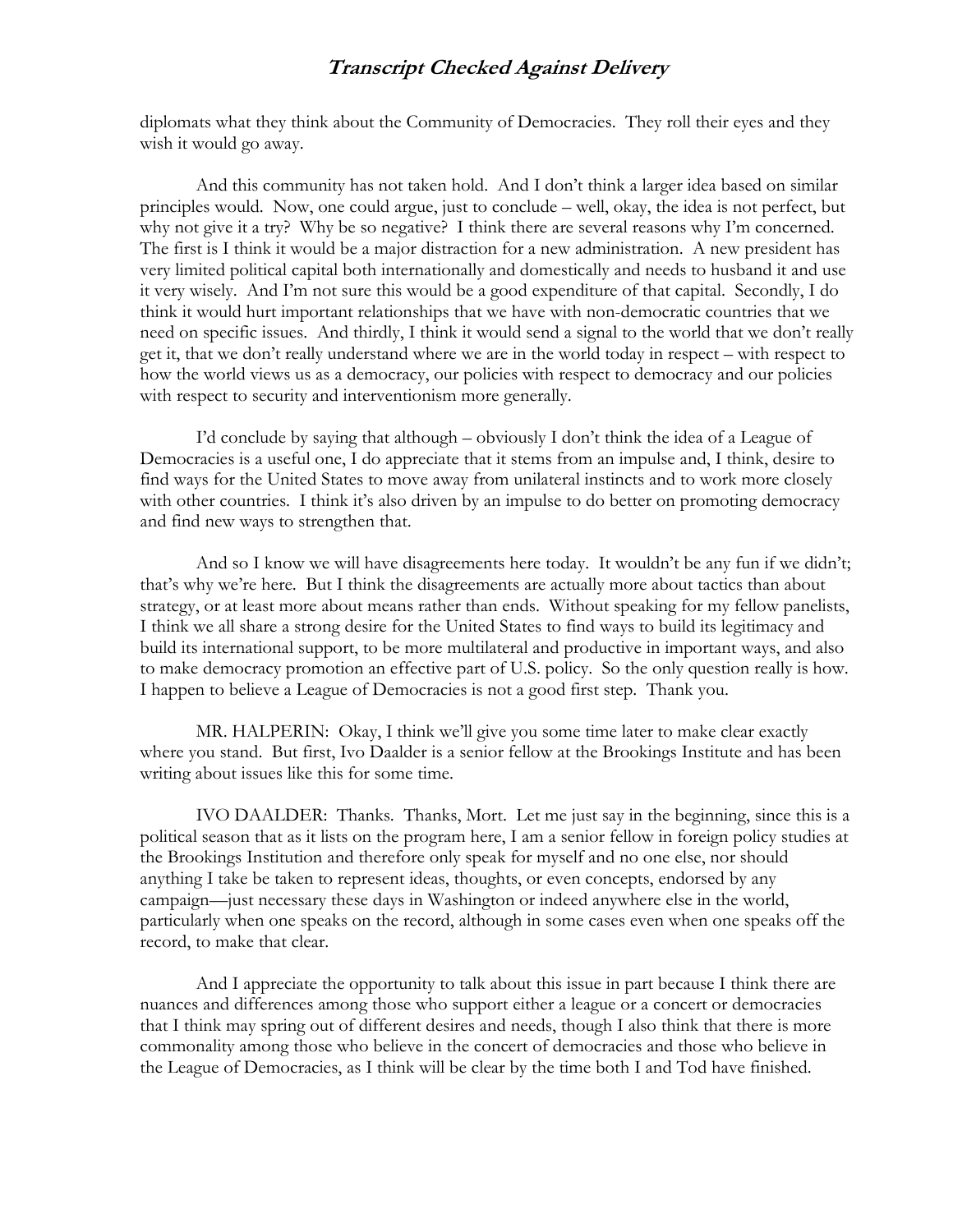Let me try to make the case of why we think – and when I say "we" this is a joint project that I started with Jim Lindsay, now at the University of Texas at Austin, then at the Council on Foreign Relations, something that we have jointly done from the very beginning more than four years ago when we first published a piece in the Washington Post arguing for what we then called an alliance of democracies. We expanded upon that in a piece we put in the – published in the FT in late 2004 and wrote a longer version and more substantial article in early 2007, copies of which have—if we're going to be hocking materials, copies of which are available in the back in the American Interest.

Tom's op-ed in the post and policy brief, more so than his discourse today emphasized the importance of democracy promotion as a reason for this concert or league. That is not what animated me or Jim Lindsay. It is something that we would like to occur that indeed American foreign policy from 1789 has tried to promote, which is democracy around the world, and the fundamental liberal belief that the more democracies there are, the more secure and more safe the United States will be.

But that is not what animates fundamentally the idea of a concert of democracies. What animates our thinking is how do we enhance international cooperation in an increasingly globalized and interconnected world. And we believe that a concert of democracies, that is cooperation among democracies, is one way in which to stimulate that kind of international cooperation, certainly not the only way, but it is one way.

Let me try to summarize it in terms of six points – logical step of how we think you get to a concert of democracy. First, we live in a globalized interconnected world, in which the developments very far away can have immediate and sometimes even devastating consequences here at home. Think about 9/11. Here you had Saudi citizens trained and indoctrinated in Afghanistan hatching plots in Hamburg, driving airplanes into buildings in New York. That is the globalized world we live in. Think about SARS, a not terribly effective killer, though it killed 700 people, but this was a bug that one doctor in Hong Kong—one doctor in China took to a hotel in Hong Kong, and from that particular person spread it to five continents and killed a hundred people. A more dangerous disease, be it avian flu or whatever could do this in globalized worlds. That is the world we live in.

Secondly, given that in this world, no country, not even one as powerful as the United States will be able to deal with these threats by himself or itself. So in that sense international cooperation is an absolute necessity, and in that sense, to paraphrase Richard Nixon, we are all multilateralists now. That debate about unilateral versus multilateral is a debate that is over. And the proof of the pudding is the last four years of the Bush administration, which, if you were to be able – if you were able to split it off of the first four years, it was a traditional American multilateralist foreign policy geared to working with Europeans and allies around the world dealing with North Korea through a multilateral framework, with Iran to some extent, and a multilateral framework, et cetera, et cetera, the kind of foreign policy Americans have pursued for a long time, except that you have the first term that made the credibility of the second term less. But there is now a conviction, certainly a conviction in the campaign on the Democratic and the Republican side that working with other countries is a necessity.

Third, the existing international institutions of international cooperation, whether they are regional alliances like NATO or organizations like the AU or the OAS, as well as global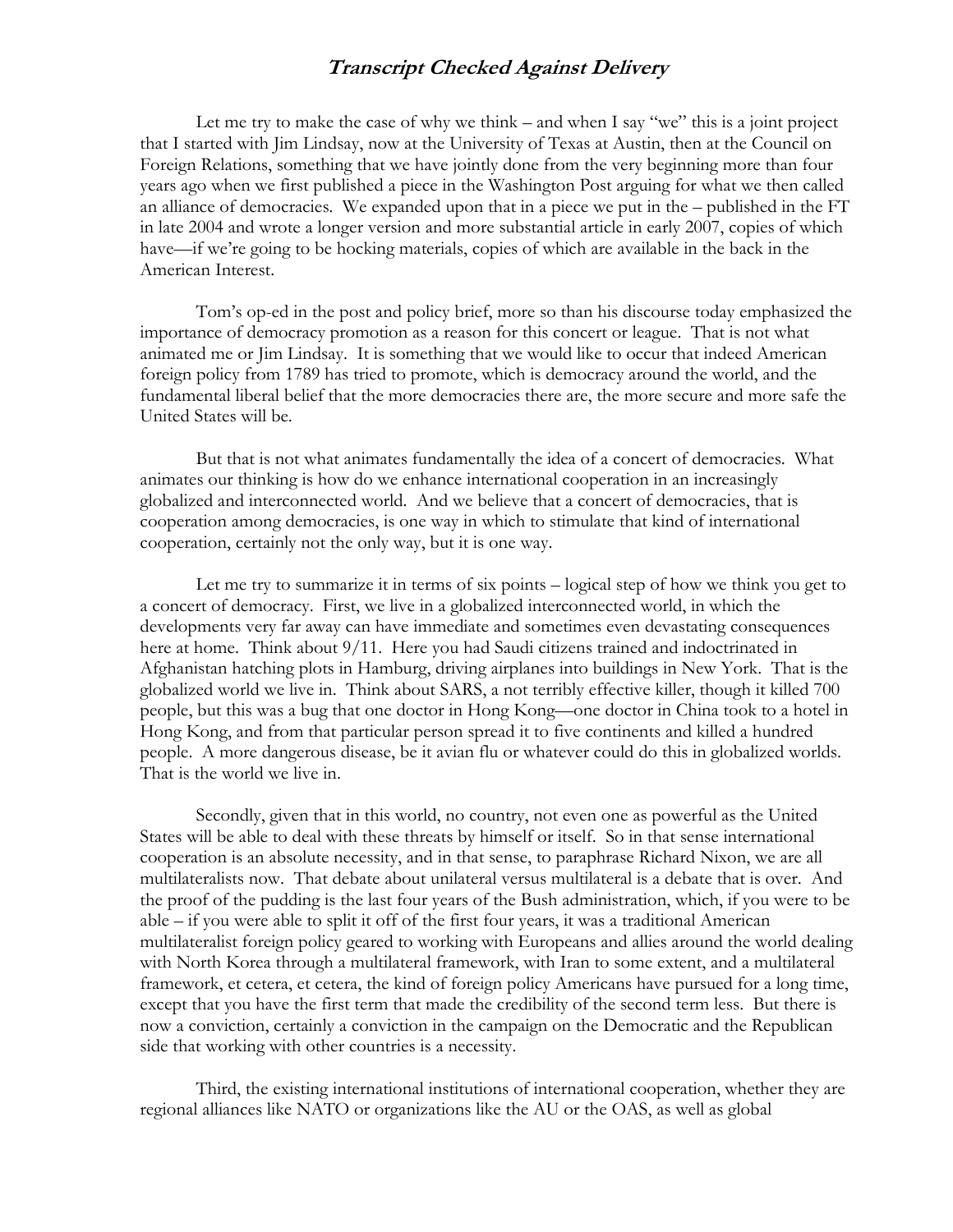institutions like the UN are falling short in meeting the demands for increased cooperation, and this is a statement, I think, a fact rather than an argument, but we can argue it if you want. Therefore, the reform and adaptation of these existing institutions is absolutely critical in order to enable international cooperation to deal with the problems that we face today, particularly with regard to the United Nations, a pre-Cold War institution, let's remember, operating in a post-Cold War world.

Figuring out how to adapt reform and change that institution to make it relevant and effective in a post-Cold Ward period is going to take much effort, and I submit, unlikely to fulfill all our desires and all our requirements for the kind of international cooperation that is both effective and legitimate that we need.

Fourth, because the existing international institutions are likely to some extent at least, and in some areas at least, to fall short, we will need to find additional forms of international cooperation. And for the United States, the logical partners, as it has been for the last 60 years, will in the future be democracies—democracies not only in Europe and Asia, but democracies around the world because they are the natural partners of the United States. They have been and will continue to be.

Fifth, the world's democracies together represent the vast majority of the wealth and military power in the world. So getting the world's democracies to cooperate is a powerful instrument, potential – and I stress potential – but a potential powerful instrument for international cooperation. These are countries that share critical values on how society needs to be governed and how sovereignty resides in the people and not in the regime, a not unimportant concept in international politics, and indeed in how human rights must be protected and indeed advanced.

And crucial, this is where I think I start departing from Tom, crucial, all other things being equal, democracies will have more interests in common than democracies do with nondemocracies. Now, I stress all other thing being equal, that all other things being equal, democracies are less likely to have common interests with non-democracies than they are with democracies. And the alternative to democracies cooperating is democracies working with nondemocracies. And the notion that somehow we are likely to have more cooperation in a larger framework where values are less shared and interests, all other things being equal, are less shared, strikes me not only as wrong in practice, but wrong in theory. In fact, this is one of the cases where practice and theory coincide.

So six, while democracies will disagree on a host of issues, and I think Tom does a nice job of laying out where those disagreements are, the interests can realign because we have an institutionalized form of cooperation. Socialization is one of the aspects that institutions bring about, socialization in the value of the institution and in the value of cooperation. It is a central tenet of why you have institutions and why you have cooperation molded by institutions. Crucial, the United States might have decided—might decide to forego particular actions because others disagree. I don't think that the case of Iraq proves the problem with a concert of democracies. I think the case of democracy proves the potential of what a concert of democracies could do, had we had democracies sitting together and debating this issue. It might well have been the case that the United States would have changed its mind because the pressure it was getting was from democratic countries.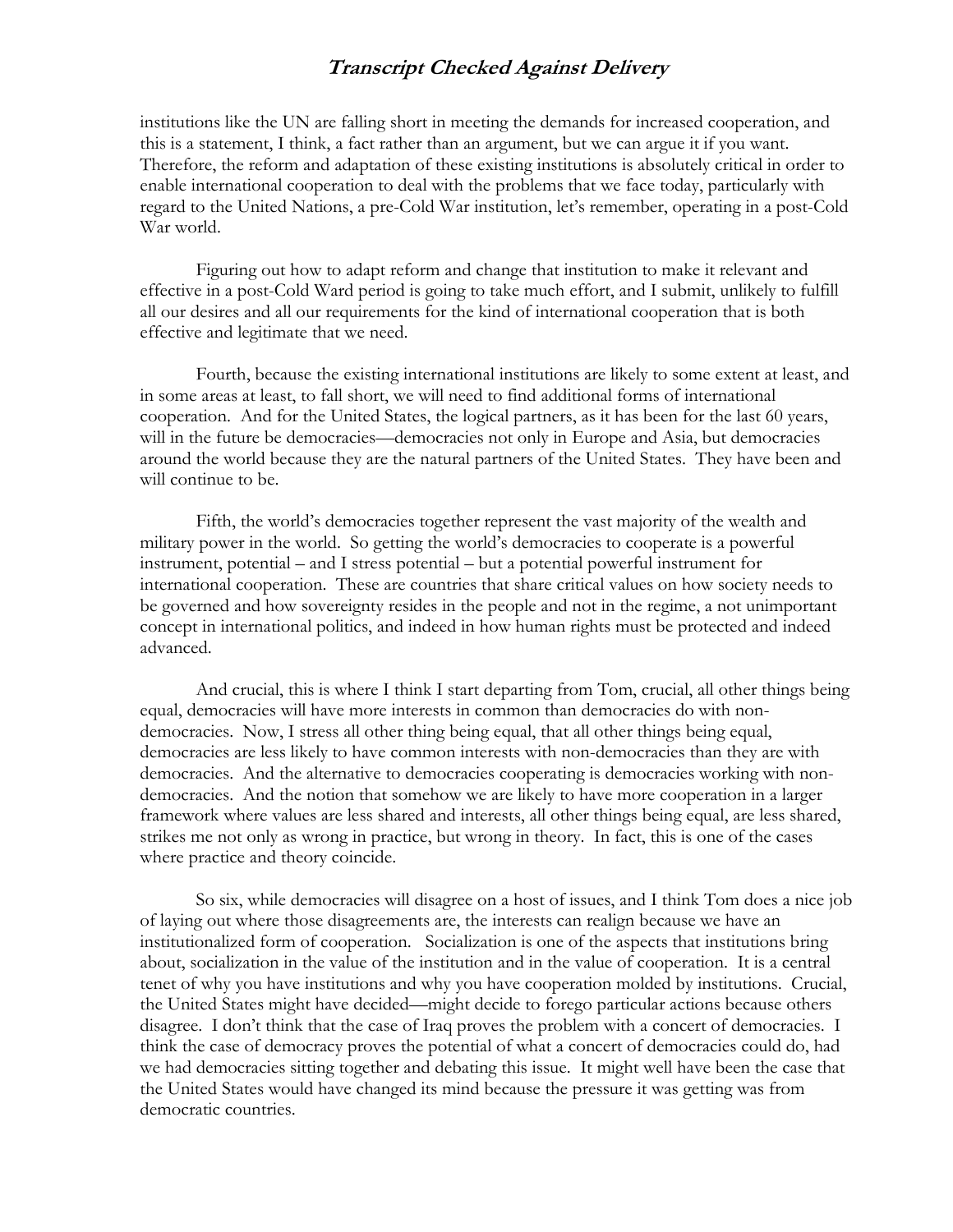Now, it's true that that didn't happen when it was democratic countries like France and Germany, but if it had been within a context that the United States regarded as more legitimate, it might have worked. It might not have worked, but if it hadn't worked, the consequences would not only be for the United States to engage what appeared, in my view, a failed policy, but more importantly, it would have negative consequences for future cooperation down the road with these very countries. And indeed, others might agree to step aside when the vast majority of countries believes that some action is necessary. And we have plenty of examples.

 NATO is a great example of exactly such a socialized organization. The Greek government was fundamentally opposed to NATO's engagement in Kosovo. It didn't think it was the right thing to do on principle. It didn't think it was the right thing to do in practice. And yet, it wasn't willing to torpedo the NATO alliance over this one issue. It is willing, by the way, to torpedo the NATO alliance on the issue of whether Macedonia ought to be a member, but there are limits to the degree to which countries can be socialized, though I would argue if you pushed the Greeks hard enough, you would be able to get even agreement on that issue.

But the important point is that institutions socialize, so when I go to do a talk to the British government, they say, well, the South Africans and the Indians will never agree to anything we have to say because they don't agree now. Well, that depends. What is the benefit they get out of participating in a cooperative structure? And over time, that benefit means that people will be able to compromise in order to maintain the benefit for the future. So you cannot assume and you must not assume and it is a fallacy to assume that the current position on particular issues are going to be there, are going to be the position down the road, that behavior is not going to change by the nature of the way in which you cooperate. And that, in the end it seem to me, is the reason why you need to have cooperation among the democracies, because as we have shown in NATO, indeed as you show in the EU, it is the way in which you advance agreement and cooperation in international affairs.

Now, let me conclude just briefly by saying what this concert, which is what I would call it, of democracies is supposed to do, which is a frequent question aside from generalizing enhancing cooperation. I think it's four things, and in fact, it's four things that come out of a meeting that Tod participated in Florence where we had representatives less skeptical than the ones that Tom met in Europe from Japan, from Brazil, from India, as well from Europe and the United States. And the four things that we thought usefully could be done by this kind of group, is first, is for the democracies to work together to help reform and adapt and change international institutions, starting in the UN It would be a good thing for the democracies to work within the United Nations to promote reform, particularly starting on the issues of democracy and human rights and in fact to start displacing the regional blocks that are one, archaic, but two, have so prevented needed reform.

Wouldn't it be a good idea, for example, if we are voting for membership at the Human Rights Council that the democracies vote as a block, just to put it bluntly in those terms, but more generally, that the democracies work together on the reform of international institutions, in order also to demonstrate that this is not about taking over or supplementing international institutions, but it is to enhance international cooperation at large?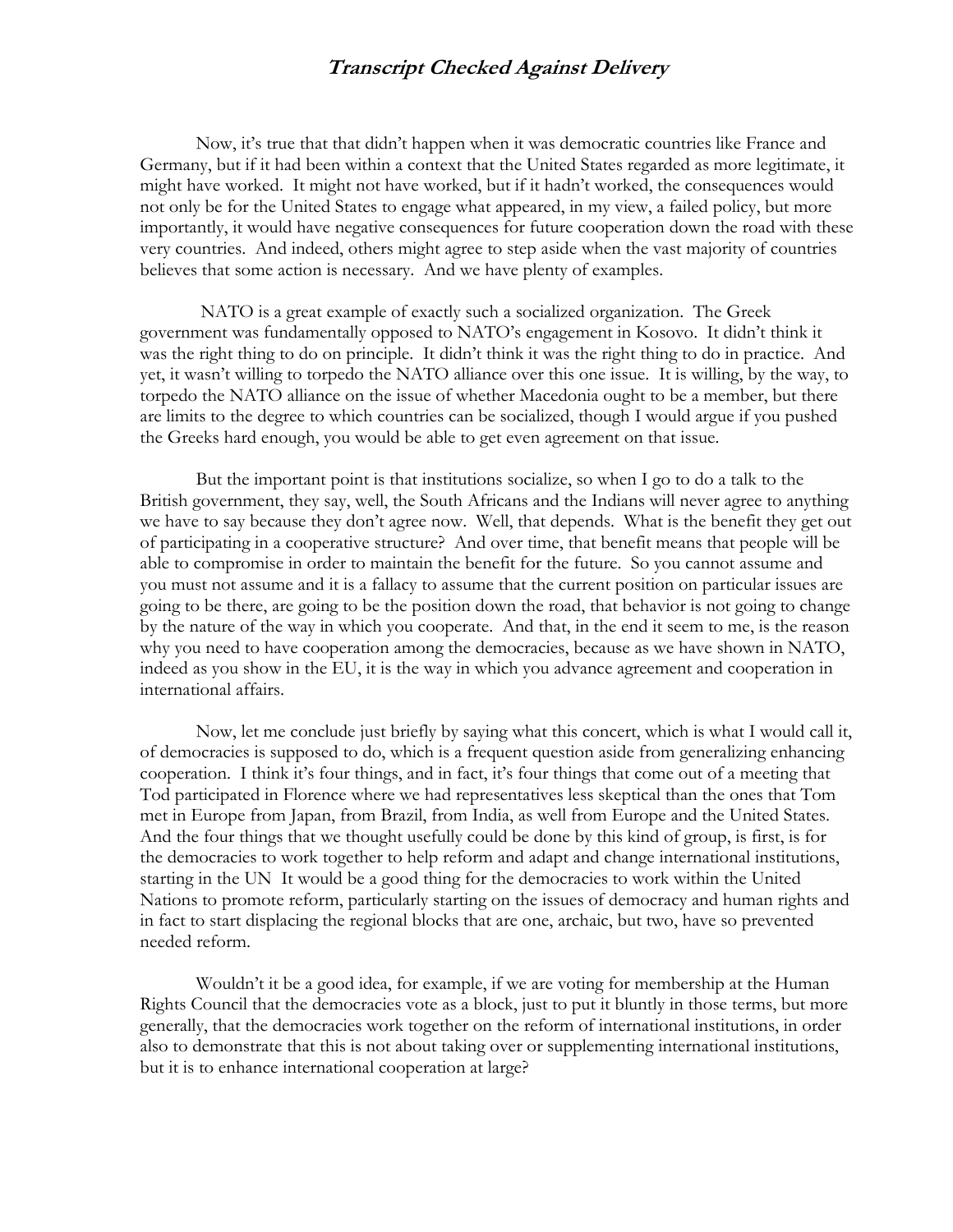Second, it should be about enhancing and promoting democracy, but not in order to be an assertive block that tells other people how to govern, but rather by being a block enhance and attract people to want to become members of the block. The EU, as Javier Solana has rightly said, is the greatest engine of regime change the world has ever seen, and it doesn't do it by exporting democracy, by invading countries, by telling countries what to do. It just does it very simply: if you want to be a member, here's what you need to do. That's how you change regimes, by having benefits of membership.

Third, it should be about strengthening the coordination of economic development and it's the same with all development. The democracies are responsible for the vast majority of the economic assistance in the world. If they were to cooperate in a better way than they are doing so, if they had not only a Western perspective but a Southern perspective to be part of how to think about development and sustainability strategies. They are likely to be more effective.

And finally, it should be an organization that could discuss and have a dialogue on security issues, on the issues of terrorism, on the issues of proliferation, and yes, on issues of when and how to use force, not as a necessity—certainly not at the outset when there is no agreement as a legitimizing instrument for the use of force, but as a body that can actually discuss the question of when and how to use force. We have rules, written in 1945, that believe that the fundamental problem facing international security was war among states. We haven't had a lot of wars among states; we've had wars within states. And how to address that problem is one of the fundamental questions of international security in the  $21<sup>st</sup>$  century and we ought to have a dialogue about it. And probably we should have a dialogue about – among those people who are more likely to agree on the issues of sovereignty than they would be if it were a larger group that included many nondemocracies.

So with that, let me end and I look forward to debating these issues with Tom and everyone else.

MR. HALPERIN: Before I turn to Tod, I cannot help but note that with the exception of proliferation and security, what Ivo has laid out is the agenda of the Community of Democracies as laid out in the Warsaw Declaration. So I think one question we need to ask and that people in other countries would ask, if you want an organization to do these things and there already is one that you created, why are you proposing to start over and create a new one? And I never had a satisfactory to that question, and it seems to me, laying out this agenda enhances the mystery of that question, but let me move on to Tod Lindberg, who is a research fellow at the Hoover Institution and we're delighted to have you aboard.

TOD LINDBERG: Well, thanks, Mort. I will enter the same disclaimer as Ivo: This is speaking for myself, not for any campaign. We've heard the case against from Tom; I think Ivo has made the case for, in a way in which I'm in substantial sympathy practically to the point of dotting I's and crossing T's. So maybe I could just spend a minute or two engaging with some of Tom's criticisms more directly in order to lay the groundwork for what I hope will be a really interesting discussion.

In the first place, this room is rather full, which suggests to me that it is indeed time to have a serious conversation about this proposed addition to international institutional architecture, namely a global values-based institution and obviously it's not something that has had a lot of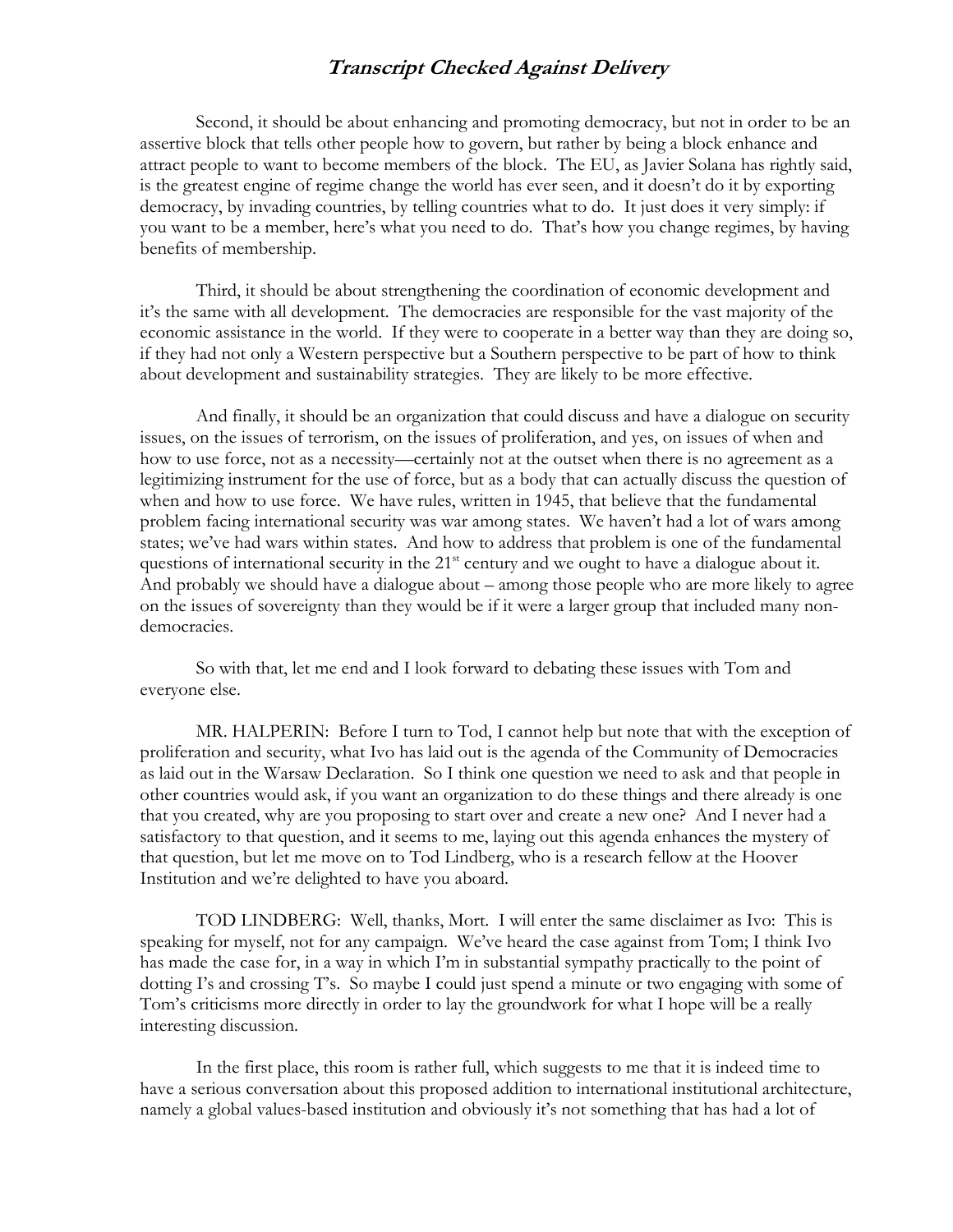attention paid to it so far, mainly articles and publications, the occasional research paper, but it's clearly going to be with us in one way or another as a subject of discussion, and so I welcome the opportunity to get that.

I guess, let me quote something that Tom has written, which is the notion that a democracy's foreign policy will be primarily defined, on a wide range of issues, by its status as a democracy is a misleading and possibly dangerous form of foreign policy reductionism. Well, I think one can certainly agree with that statement up to the point of saying that everything does not follow from your domestic political arrangements and whether or not they're democratic, but something fundamental does follow from your domestic political arrangements and whether or not they are democratic, and that is the widely accepted democratic peace, which is that mature, stable democracies do not go to war with each other; they find other ways of solving the conflicts and differences that arise between them. This is a, I suppose, I think Frank Fukuyama has called it one of the indisputably correct conclusions about the international system and on this fundamental insight, I think that a concert of democracies or a League of Democracies is built.

It is a little different, shall we say, from the Kellogg-Briand Pact of the 1930s, in which nations renounced war. This is a ratification of something that is existing now and it is the conclusion that these countries have reached that they can settle their differences in peaceful means. And I think that as a starting point is something that's very important to remember. It's not that democracies don't cooperate and therefore an alliance of democracies or a Community of Democracies or a League of Democracies or a concert of democracies therefore ought to be conjured up in order to get them to do something that they are not already inclined to do; it's that they are already inclined to do such things and are in fact institutionally underserved by the limitations of current institutions. And I'll talk about them for a moment.

There is of course the United Nations and there's things that one will only do at the United Nations and that one can only do at the United Nations. The advantage of the United Nations is it's a universal membership body. The disadvantage of the United Nations is that it's a universal membership body. There are certain kinds of issues that you can only effectively address there and there are certain kinds of issues that you can never effectively address there because of the limitations that universal membership imposes on the nature of the dialogue. It's extremely difficult to have a conversation about values and such, as we know from our experience first with the Human Rights Commission and then with the Human Rights Council.

So I think the basic point is that there is a will already among democracies to look at matters in like fashion. Does that mean they agree? No, I mean this is not a concert that will be similar in style to a musical performance of an orchestra. It will in fact be, rather I think, cacophonous if not indeed dissonant in terms of its engagement on a variety of issues. That's, I think, what we're going to expect, but there will be I think a fundamental and indeed fundamental, contra Tom, perspective on these matters, which is about the ability to work cooperatively on matters of mutual concern in a fashion that does not resort to the most extreme means of the international system.

Tom also writes—and I want to spend a minute on this because I think this is a criticism that is important and is stands for a larger set of criticisms—and he's talking about Zimbabwe and South Africa. In fact, South Africa, a country routinely mentioned as a valuable potential member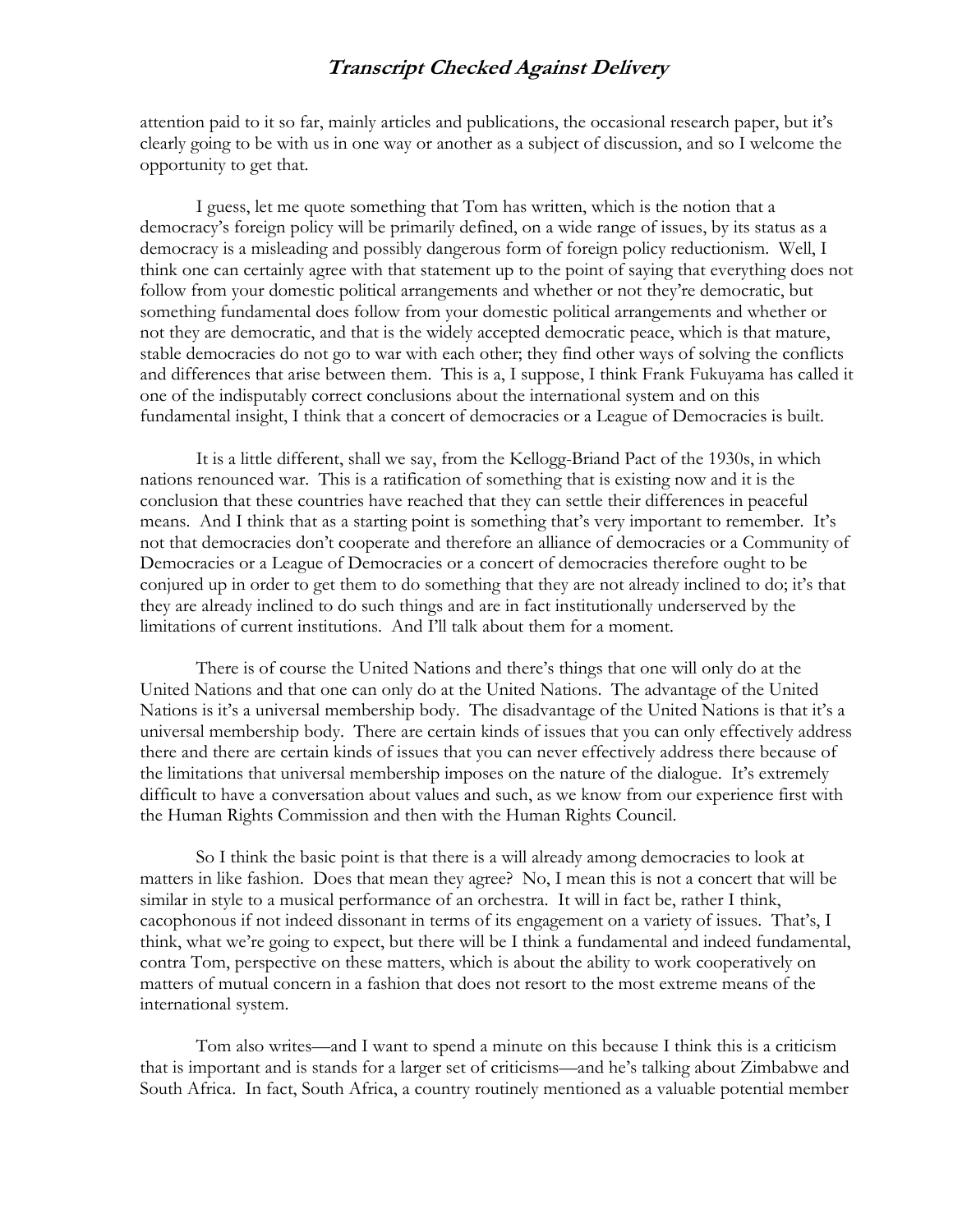of a league, has persistently resisted calls from the United States and Great Britain to join them in being tougher on Zimbabwe and President Robert Mugabe.

Well, that's true, but it's not the whole story. And in certain respects, I think one of the more interesting things is that ship filled with weapons of China actually got turned away—and not without difficulties. Obviously, other local sensitivities and local issues that are very important and certainly, that's absolutely the case on the African continent, but what one – I was recently was in Addis talking to some African Union folks related to another project, and what I will tell you is that things are changing. And the African Union is not the Organization of African Unity. The Organization of African Unity was an institution that was dedicated to the protection of the sovereignty of its member states. It was not interested in exporting arms or adjudicating SP-20.

The new African Union under Konare has been a very different place. It's been one where the principle, similar to that articulated in the Responsibility to Protect in the UN outcome document, is taking root. The African elocution for this is the principle of non-indifference to what goes on in the states around you. And also the preference for, in the African Union, ensuring that political change is constitutional, which is to say that it is not extra-constitutional, which is to say that it is not in defiance of existing constitutions. Now, these are not giant steps, but they are steps, and it's the sort of thing, I think, that can be encouraged.

The fact that the United Nations is often dominated by regional block voting is not an argument against a concert of democracies or a League of Democracies. It's actually, I think, an argument for because how best can you acquaint democratic governments with the value of working together and taking such things as human rights into account. I think if there were a forum in which democracies were routinely getting together and talking about these matters, then I think it would be possible to make, perhaps, a greater degree of democratic solidarity and therefore, human rights solidarity possible among the countries participating in it.

Now, the fact – and it is true, as Tom says, that the concert of democracies or the League of Democracies can't do everything. But it does not follow from its inability to do anything that it can't do anything, and I think that's the real difference in perspective here. If we have a global organization united by its essential affinity over the answer to the question of how best to organize domestic political arrangements, and how best to cooperate with others similarly organized, what can it do. And it seems to be that that would be an interesting thing to find out.

Just to make a point in response to Mort, you know, I anticipate, I suppose, your bigger comment. I think the Community of Democracies was a superb initiative, and I would welcome the possibility of moving the Community of Democracies into black-letter treaty law. That is what I think is necessary, and nothing less will, I think, be sufficient. And we need an institution with a secretariat, which is now acknowledged in the Community of Democracies, as well as a treaty council that will serve as a decision-making body. I've given a lot of thought to some of the architectural questions about how one might design that, and I'll be happy to get into that if that becomes relevant in the questions and answers.

I think, you know, just as a very preliminary point, that the closer you are to a consensusbased decision-making process the stronger the institution will be, not the weaker. It is about this pursuit of agreement, and it should not be trying to force decisions on minorities of its membership; I think that would be a way in which you could crack the organization in pieces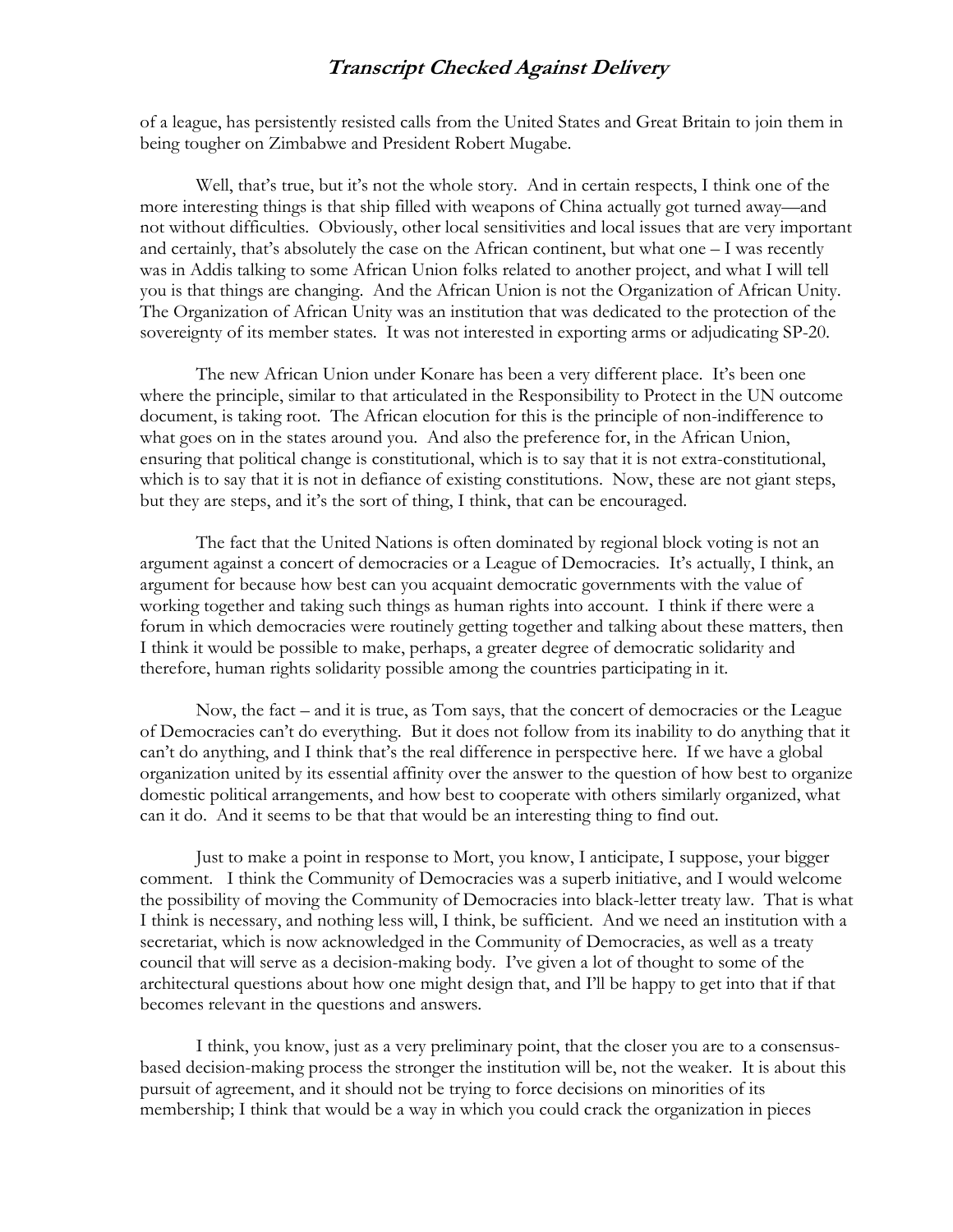rather quickly. But if there are areas in which the like-minded, like-valued democracies of the world can agree, I think that will prove to be a very powerful force.

And let me end—since the subject is so much on everyone's minds, as it has been for many years—with Iraq. I don't know if, had there been an alliance of democracies or League of Democracies, concert of democracies, it would have talked the United States out of going to Iraq. Obviously, we're dealing an alternate history here. But I expect that if there had been a dialogue on that question, that one element of it would have been what can we do short of taking military action against the Saddam Hussein regime. And I think that that dialogue would have led in the direction of a more rigorous containment of Saddam Hussein. In other words, it would not have been a question of what would the United States give up, namely, its prerogative to invade. It would be a question of what can we do collectively to ensure that Saddam does not become the security threat that we have every reason to believe he might wish to be.

Now, and I say this as someone who supported the Clinton administration's policy of containment of Saddam during the 1990s, I was not a march-to-Baghdad guy. But it was clear that the sanctions policy was eroding, and the support for sanctions in the Security Council was eroding. And it seemed to some that the trajectory of that was quite bad, me included. And what, then, can you do? Well, it seems to me that if we had had a more vigorous body for the discussion of such matters, in which we actually looked at the real alternatives, that if one of the options had been a very vigorous containment policy going forward, well, that might have been consequential in the decision-making about whether to go to war, and under what circumstances and on what timetable.

MR. HALPERIN: Well, thank you. Let me abuse the prerogatives of the chair just to say a few things.

I find myself in the funny position of agreeing with most of what the second and third speakers said, except for their support for this new idea of a League of Democracies. (Laughter.) I agree; I think there is a fundamental factual question that's in dispute here, and that is Tom's assertion that the majority of people in most democratic countries agree with South Africa on what a democratic foreign policy should be rather than the United States. I think that's wrong; I think it's even wrong for South Africa. It's interesting that the ANC charter actually promises a democratic foreign policy, and that Zuma ran for the presidency complaining that the current government had not carried out a democratic foreign policy. And I do think the fact that the ship was stopped and it had support is a reflection of this.

This is a fight that is going on now; I think it's actually the most important fight that's going on now in the world. It's a fight within democratic countries as to whether they should have a democratic foreign policy. It's a not-unimportant debate in the United States, which I think we will win going ahead, regardless of who gets elected, but it's a fight that's going on in South Africa, in Brazil and other countries, and I think can and will be one, on behalf of the people in those countries who believe that a democratic country should have a democratic foreign policy.

But I think if you try  $-i$  f the United States now called together a convening meeting of a League of Democracies, or whatever one wants to call it, and explicitly said that one of the functions of that is to discuss issues of war and peace and security, that the Canadian government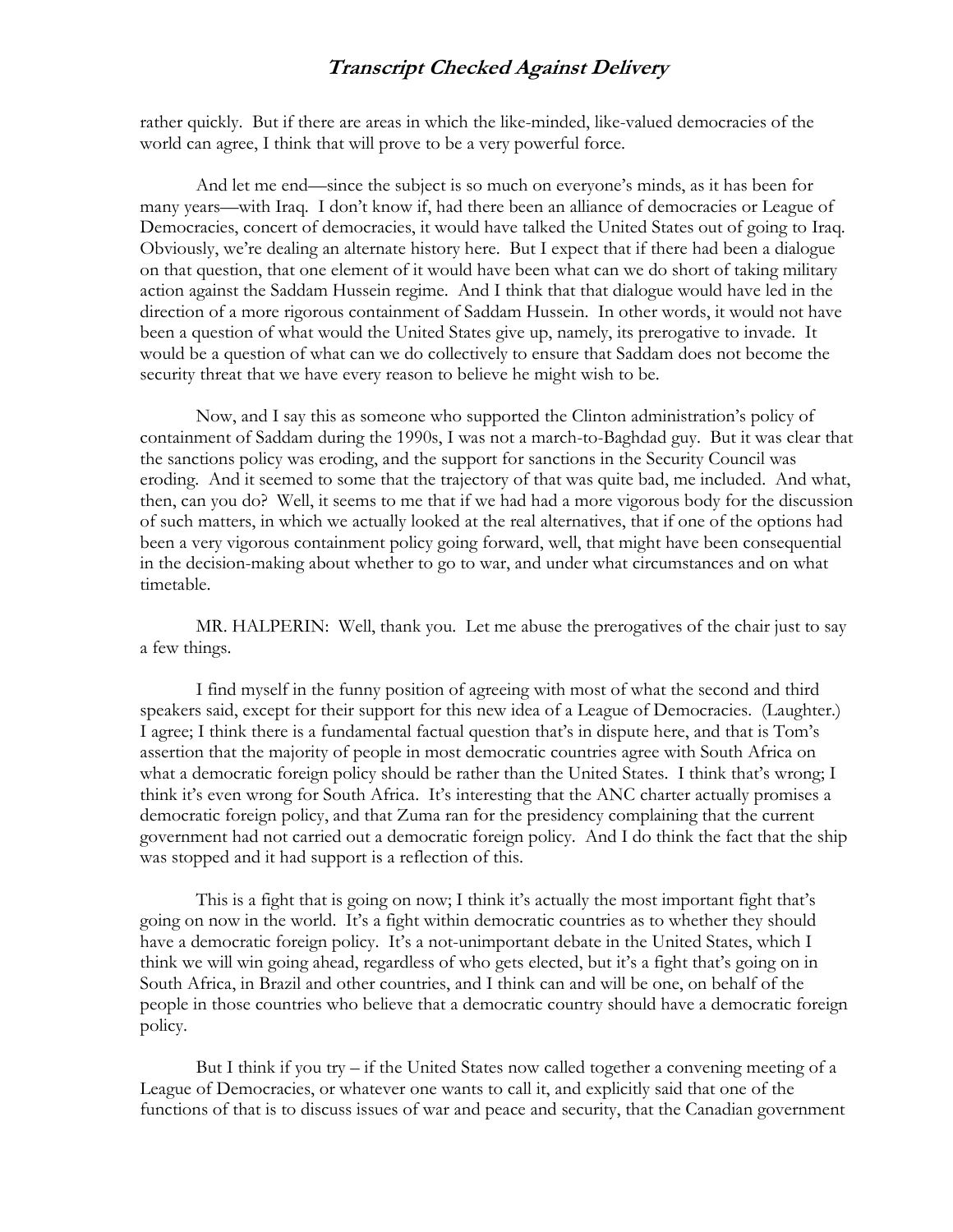would probably show up, if the old Australian government was still in power it would have shown up, and nobody else will come. Absolutely nobody else will come. It is, as we've been told, difficult to make predictions about the future, but I would make that prediction with absolute confidence. No European country will show up, no Latin American country will show up; they are simply not interested in supplanting the UN as the forum, the only legitimate forum for the discussion of security questions.

Now, that is not true of everything else on Ivo's list, including terrorism. It is worth noting that the Warsaw Declaration called upon democratic countries to cooperate in fighting terrorism consistent with respect for human rights values, and that after 9/11 the community issued a similar statement, and that John McCain has said that we need to set our terrorism policies right by cooperating with democratic countries because that is an issue on which democratic countries have a different view than non-democratic countries, which don't believe in the right of access to the courts, which don't believe that torture is a bad idea.

We need, in fact, to set our terrorism policy right by adopting a policy that has the support of the democratic community in dealing with threats to democracy, in dealing with democracy assistance, and in the UN Again, it is worth noting that on the eve of the most recent vote at the UN General Assembly on the Human Rights Council, the Community of Democracies issued a statement from its governing body, the convening group, calling upon its member states to take account of the human rights records of their countries in deciding how to vote. And if you look at the vote, if you look at the feed of Sri Lanka, if you look at the order of the returns in most areas of the world, it is clear that they took that seriously and the votes reflected that view.

So if the United States—if one persuaded the next president that he should be interested in having democracies work together, I would submit that the way to go is to strengthen the Community of Democracies, to be open to proposing that it have a formal treaty, to move ahead with the decision that's already been made to create a secretariat, to discuss eight of the nine or seven of the nine issues that Ivo listed, which are already agreed to be discussed. The community has failed so far not because of who it invited, because it decides every two years who to invite; not because there has been resistance to it in Western Europe, although to be sure there is; but because the United States has not given that organization the leadership that it should, and it's not been clear about what it wanted the body to discover. It is not an accident that Konare, who was the leader in this African Union movement, was also a leader in the creation of the Community of Democracies and it was clear that it could be an important institution.

But with that neutral perspective from the moderator – (laughter) – I'll give  $Tom -$ (inaudible).

MR. CAROTHERS: If I'd wanted a neutral moderator, Mort, I would have invited somebody else. (Laughter.) Thank you. Well, thanks, Ivo and Tod, for your very thoughtful comments. And I appreciate what you said in the spirit of the kind of exchange that we're having here because I think we're all struggling with this question of how the United States can best move forward in the world, in a more cooperative way.

I guess I'd just highlight a few points in response. First, I don't think either of you have yet addressed the question of whether or not—if the United States did push to band together more tightly in some way, or in a more systematic basis with democracies, whether that would hurt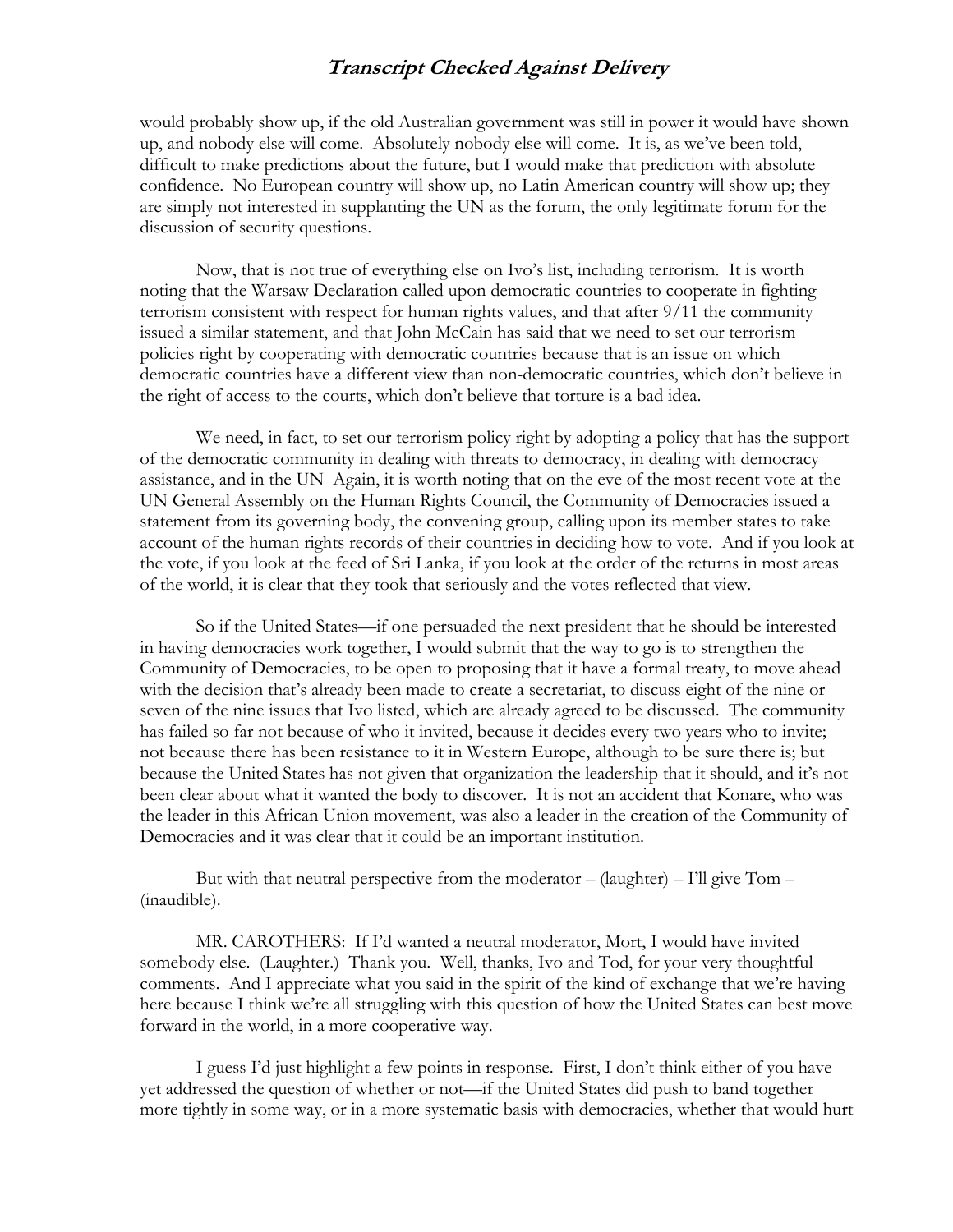our relationships on a number of other issues in which we really do need to work with nondemocracies. You said, Ivo, that the natural partners for the Untied States are democracies. I mean, I guess it depends on how you define the word natural. When it comes to energy security we have other kinds of partners, and they're natural because they've got oil. And so, it sort of depends. It's natural in a values sense, but unfortunately our foreign policy isn't just about values.

And it's not a coincidence today we have two television cameras. We have one from Carnegie and you'll see we have another one which is from Russian television, which is very interested in the League of Democracies because Russians are very interested in the League of Democracies because they're concerned about what is this really, and what does it mean. And you could say, well, of course it's nothing against Russia, and NATO isn't against Russia and you know, the United States just would like to increase the ideological definition in the world for certain reasons and so forth, but that does trouble other countries.

And I'm worried about climate change. I don't think China is any less a natural partner on climate change with the United States than India is; in fact, China's probably more important. And so I'm concerned about this idea of natural partners, given the reality of the configuration of issues and interests that face us.

Secondly, you said that international institutions have the power to realign, through socialization, countries' behavior and their own conception of their interests. I think that's a powerful and important point, and I agree with you. And one of the hardest questions here is what's the best way to do that. I guess my instinct is that I think it's most effective when you can try to realign interests and outlooks within an inclusive organization rather than an exclusive organization. And in fact, Tod, the example you used of the Organization of African Unity, what's been very good about it in the last 10 years is this is an inclusive organization, in which all African countries basically have a role or at least most, democratic and non-democratic alike. And it's the evolution that you're talking about is so encouraging precisely because non-democratic countries are part of that and therefore benefit from this process of socialization.

And I think when we look at, you know, how Robert Zoellick, for example, talks about the role of China in the 21<sup>st</sup> century, an inclusive idea about the alignment or realignment and socialization is much more through inclusion in international institutions. And I'm puzzled why, given that, you would want to define the United States the same way, of natural partners and these people are out, and they can only join if they adopt the kind of political system we approve of.

Third, what would be the benefit that will make South Africa change its basic view of its international economic interests, for example, or changes, basic long-held view of, say, the Brazilian government about interventionism in the world, or one could name a number of other countries or issues. What is the benefit that's going to be offered by a League of Democracies that's going to make countries that really feel—that have fundamentally different both philosophical and practical views from the United States change to align with the United States?

Now, you said well, the United States can change, too. We could be a kinder, gentler United States and so we might have decided not to invade Iraq if we'd been part of such an association. I like that approach, although I'd say that I wonder whether Senator McCain and his enthusiasm for a League of Democracies has the idea of curtailing America's appetite for certain kinds of assertions of national strength and national security. But I like the spirit of that.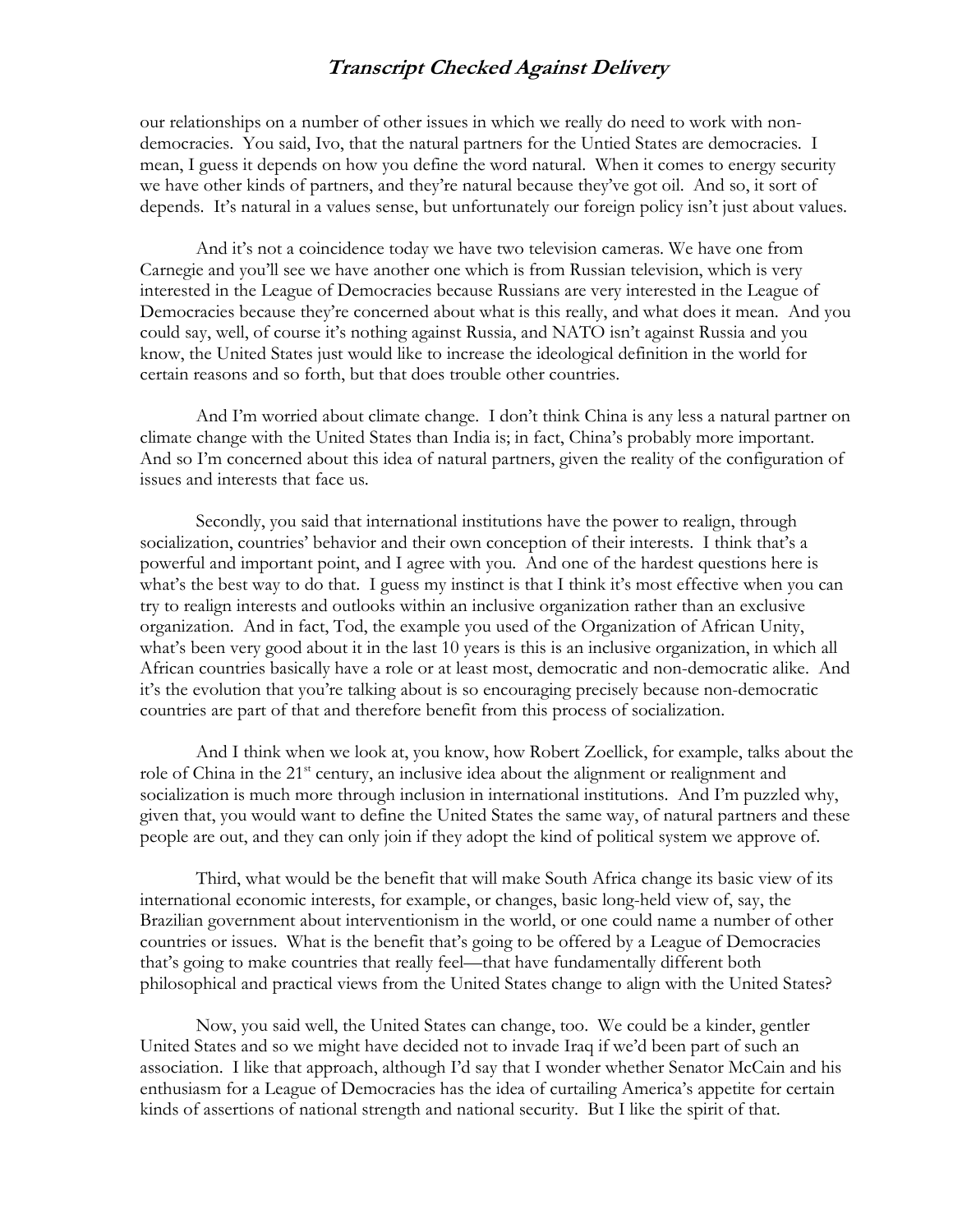But I really don't think the comparison to the European Union is very effective, in that sense. The European Union was offering something profound to countries that the League of Democracies—there's nothing even slightly comparable that one can imagine that the League of Democracies would be offering countries. And I disagree a bit with the idea that the European Union was an agent of regime change. Regimes collapsed in 1989 because of the collapse of Soviet power. After they changed, the European Union was a powerful magnet that helped shape the direction of post-regime change political evolution in Central and Eastern Europe. But it was not the European Union that brought down the Berlin Wall.

Fourth, I still feel the two of you – and I guess I'd have to include Mort here – the three of you have not, in your remarks today, come to grips with the failures and shortcomings of the Community of Democracies. I think you're passing too lightly over the fact for eight years, the United States has been hitting its head on the wall about the Community of Democracies. Very little has been accomplished.

And Mort, friends that we are, we just have to disagree here. I wrote down your words, the community has failed because the United States has not given the leadership that it should. I don't think that's why it's failed. I think it's failed because other countries are not interested in the United States exerting the kind of leadership that you're talking about in aligning with the United States, whether it's France or Argentina or one could name any other countries aligning with the United States in the ways that you're imagining. I think, in fact, if the United States had shown even more leadership, it probably would have driven some of the countries out of the Community of Democracies. And so I think there's a fundamental problem with the experience of the Community of Democracies that you're not grappling with.

Fifth and finally, with respect to South African policy and the quest for a democratic foreign policy, it isn't that people around the world would agree with South Africa with respect to its treatment of Zimbabwe, but they would agree with South Africa with respect to its policies in the last 10 years on Iraq, U.S. interventionism, the general spirit of the war on terrorism and America's human rights approaches therein, trade policy and so forth. What's attractive about South Africa, why it's a rogue democracy, to some people here in Washington, unfortunately those are precisely the issues on which many people in the developing world agree.

So I think they might lament a bit the particular sort of I would say the number of liberation leaders have in southern Africa towards certain kinds of issues in their local region, but it's South Africa's basic global stance that I think would find a greater congeniality among most developing country democracies than the United States' stance, at least, in the last eight years. Thanks.

MR. HALPERIN: I want to go to the audience, but I want to ask if either of you has anything sort and –

MR. DAALDER: Just a couple of points, if I can, on the issue of natural partners. Of course, on some issues, you have to work with people who are not democracies. By definition, we've been doing it for 200-plus years; we're going to do it for the next 200-plus years. One does not exclude the other. We've been cooperating with democracies for 60 years. It's called NATO.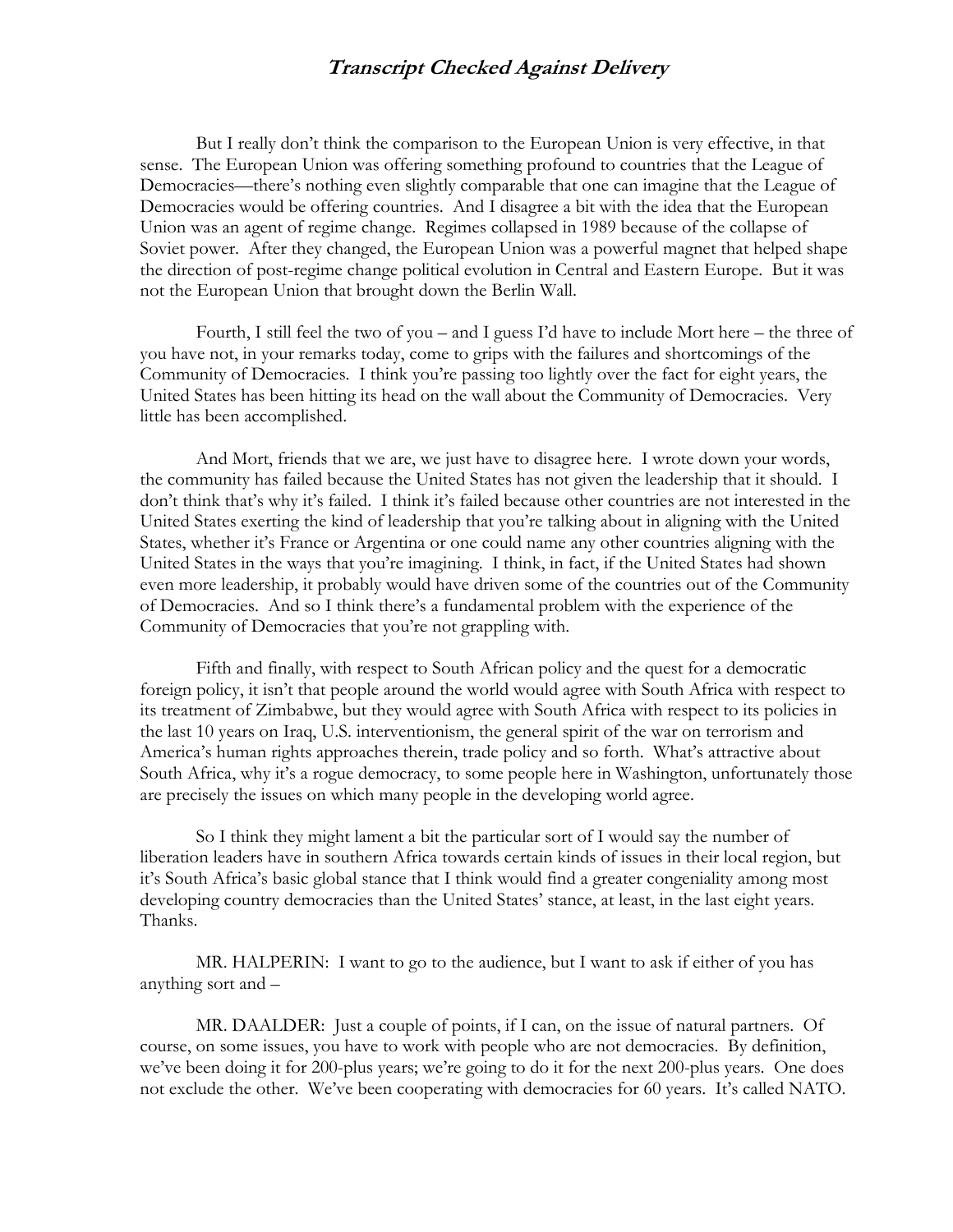That has not prevented us from having arms control negotiations with Russia. Indeed, it deepened enduring dialogue. One, it's not an alternative; you can do both.

So I find the notion that you can't have cooperation among democracies because it prevents cooperation with non-democracies to be spurious. That's what we do, that's the business we're in; that's what diplomacy is about. It's dealing with countries whose interests may have to be aligned in order to advance the goals that you have set yourself. And times that will be among democracies, there are times that will be with non-democracies, whether it's climate, energy or whatever else. I mean, that's the most important issue. It is spurious to argue that if you have an organization that brings together democracies, by definition you can't work with non-democracies. We've had an organization that is composed of democracies, largely. Most of our alliance relationships and most of our important relationships are with democracies, and yet we've been able to cooperate, whenever we find necessary, with other countries.

On the issue of incentives, what's the incentive to change. And here, it depends on who you are, and it may be that basically just Senator McCain and I would disagree. But I think the most important incentive for other countries to join us is to get influence, a say, and a voice in the policy that the United States pursued with regard to the rest of the world. It's an extraordinarily important incentive, and it can only be an incentive if it's real.

MR. CAROTHERS: One that Tony Blair is still hoping to achieve.

(Laughter.)

MR. DAALDER: But Tony Blair did it differently, and if Tony Blair had united with the French and the Germans and others, he would have achieved it. So it was, in fact, the lack of this organization and the lack of a structure within which to do this. And the unwillingness of—and you know, it doesn't mean that the United States will follow. By definition, the United States could have done the Afghanistan operation within NATO; it didn't do it. An extraordinarily foolish thing to do and we're still paying the price. So no organization can guarantee wise policy, but organizations can have influence over policy. That's the socialization effect.

And the third point I would ask is, it's always easy to tear down ideas, new ideas. But unless you offer an alternative how to resolve some of the issues out there, unless we figure out how you make the UN a more effective organization, unless you figure out how you're going to have this wonderful partnership with non-democracies on issues of common concern, we're not getting any farther; we're just saying no to something that's new and different, but we're not proposing an alternative. And I don't see the alternative. It is as if the problem we are trying to solve, which is how to enhance international cooperation, isn't the problem – and I think it is.

To the issue, I may be evolving on the Community of Democracies. I mean, my problem with it is that its membership was too large, that it included countries that I don't regard as true democracies and I don't think that you would regard as true democracies and that there is this tension. This is a tension in our proposal, too. Who do you invite and how do you make sure than you – that those who are invited are the right countries and those – that neighbors – you know, it's very difficult for a neighbor to say, I want to go in, but I want my neighbor to be in here even though it's not a very good, a very strong democracy. This is a fundamental issue and it may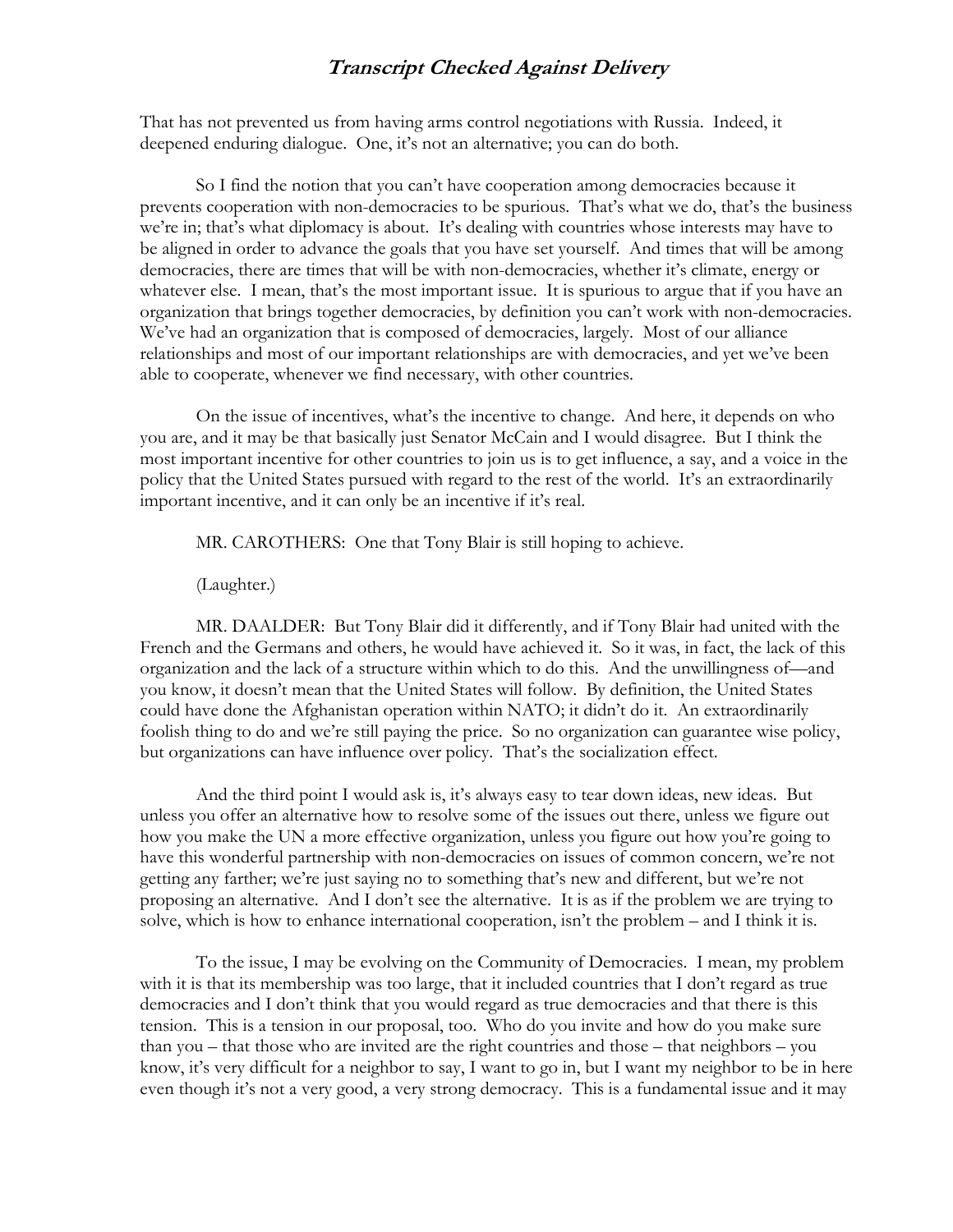be because you have a Community of Democracies; it's easier to start there and to evolve that organization in the way that Tod suggested and that you suggested.

The second reason is a serious one, which is – and I think Tod and I disagree on this. I do think that the United States is not in a particularly strong position to be a leader on this issue, in part because of what has happened in the last eight years and that – which is why, for example, Jim and I suggested that the leadership has to come from, for example, the G4 or make it the G5: India, Brazil, Japan, and Germany.

In fact, I'm spending a lot of time trying to talk to these kinds of people to see if there's any interest—not much is the answer, in part because there is this distrust of the United States. And, in that sense, having an existing organization from which to start that process – build the process I think is the better way, to build on what already exists, may be a more effective strategy for the United States to follow than it would be to announce a new organization the day after January 21<sup>st</sup>. And I think you're right. If you were to do that, I'd be surprised that even Israel would show up, but that's about it.

MR. LINDBERG: I just – what's the benefit for other countries? Well, you know, right. I think you'd have to create some benefits for other countries to be associated with it. And that's the whole point in a way. It's not just that you join, you want to join the EU and get into a membership process with the EU because it's a nice organization. You know, it's because there are tangible benefits that come with this process. And I – this institution, I think, would have to create those kinds of structures, whether that's aid to new democracies in terms of bringing their electoral systems up to snuff or working on the corruption issue, et cetera. And all of these are familiar problems from the EU accession process and the NATO membership-action-plan process. We know what they are. What we don't have is a global institution that can incentivize them outside of the regional areas in which we already have these robust international institutions. That's what we need and that's what this is meant to address.

You know, Ivo points to – and, of course, Tom, in his critique – yeah, I think that, you know, it would be terrific if others were willing to take the lead on this project. But, you know, as a practical matter, it seems to have American origins and I don't think it's going forward without very consequential support from the United States. I agree with Mort, you know, on the community question. Could a more robust level of engagement on the part of the United States government turn the community into the – yeah, I think so. And I also think that if, for example, the Community of Democracies, with appropriate encouragement from relevant members convened a committee of it's members – a small committee – of indisputably well-qualified democracies to begin the process of drafting a treaty that might well be – that might be a very good process for advancing this discussion.

And, by the way, let me just say, you know, the one thing that we need to take into consideration also is, you know, if you don't like global NATO, which a lot of people don't, this would probably be a pretty good place to step back to because the pressures are there and, you know, I think what's important about this institution is that it will be a broad forum, not a narrow forum. This institution is not going to have a security conference every February in Munich in order to discuss the items on its table. It's going to have discussions across a much broader range of issues. And I think that there's a lot in it for like-minded countries.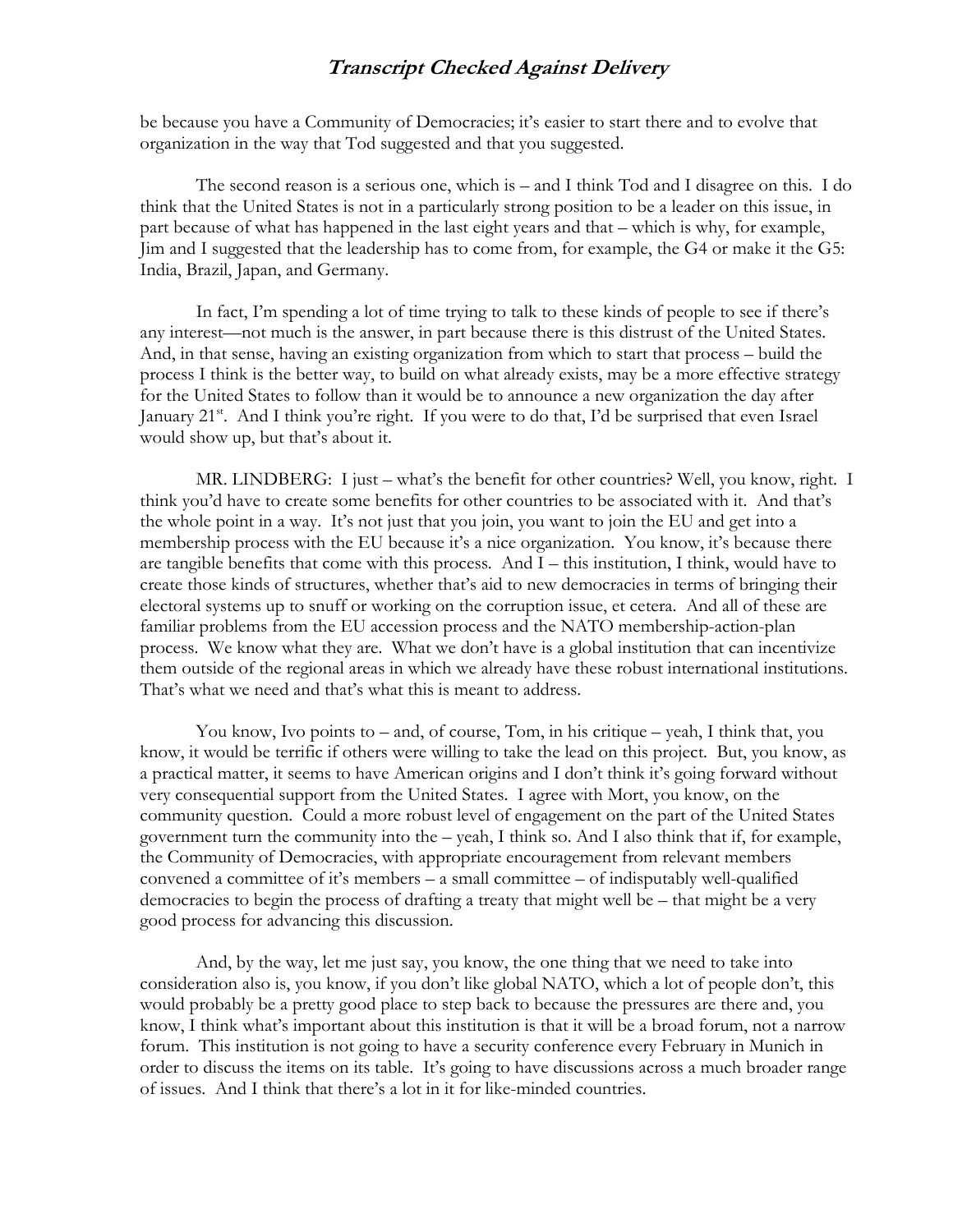The capacity to influence the United States, in general, I think, is underestimated because it is precisely a matter of argument and persuasion and not of effective counterbalancing. Although there will be instances in which the United States will behave like the United States has behaved, you know, for more or less a couple of hundred years, there are also plenty of examples of ways in which the United States has been influenced. And the people who actually do have the most influence on the American position are people with whom Americans have a certain sort of affinity based on, I think, political relationships and also peace.

MR. HALPERIN: I'm going to turn it now to questions from the audience. Let me make one more comment. I think the Portuguese are now the president of the Community of Democracies. I think they are eager to find ways to strengthen this. I think if the potential next presidents of the United States all indicated that they were open to attending a summit of the Community of Democracies countries to talk about an agenda for strengthening the community in the areas in which it has agreed to work, I think people would come and it would be a way to move this agenda forward.

Let me now open for questions right here in the front. I gather somebody has a mike?

Q: Thank you.

MR. HALPERIN: Identify yourself and – briefly, please.

Q: Yes, sir, Raghubir Goyal, India Globe & Asia Today. It's a great discussion you had. My quick question that Chinese influence of its Maoist ideologies are on the rise around the globe, including in Nepal, namely, in India and Latin America and Africa. My question is that we still have so many monarchies and kings and also communist countries and military dictators. Yesterday, officially, Nepal abolished its 240-year-old monarchy. Do you see anymore things or they are just going down and becoming a democracy? And, also, you have a large democracy, India, and then you have next-door neighbor, largest communist country, China. Do you see any conflict there because of Chinese Maoist ideology?

MR. HALPERIN: Okay, why don't we take a few questions and then I'll let the panel comment. Yes, right here.

Q: I'm Stacy Pestrato from the Egyptian embassy. I understand that some of you may not want to talk about the campaigns too directly, but the reason this idea is kind of gaining traction right now is because John McCain is pushing it. So I'm wondering, specifically for you two who are proponents of the idea, do you think McCain, the things he said, do you think they're in line with what you agree with about the League of Democracies and do you think he has a good kind of plan for moving forward with it? Is he the person to make this happen?

MR. HALPERIN: Okay, we'll take – yes, sir?

Q: Lane Green with the Economist. I want to push a little more on the EU analogy because you mentioned that, Tom, you've argued that the EU and the proposed concert don't have much in common. If you ask the average Central European, someone who is floating between a grouchy, nationalist government vote and a pro-EU accession vote, if you're making the case for the EU, they would probably say what they look forward to is free movement of people,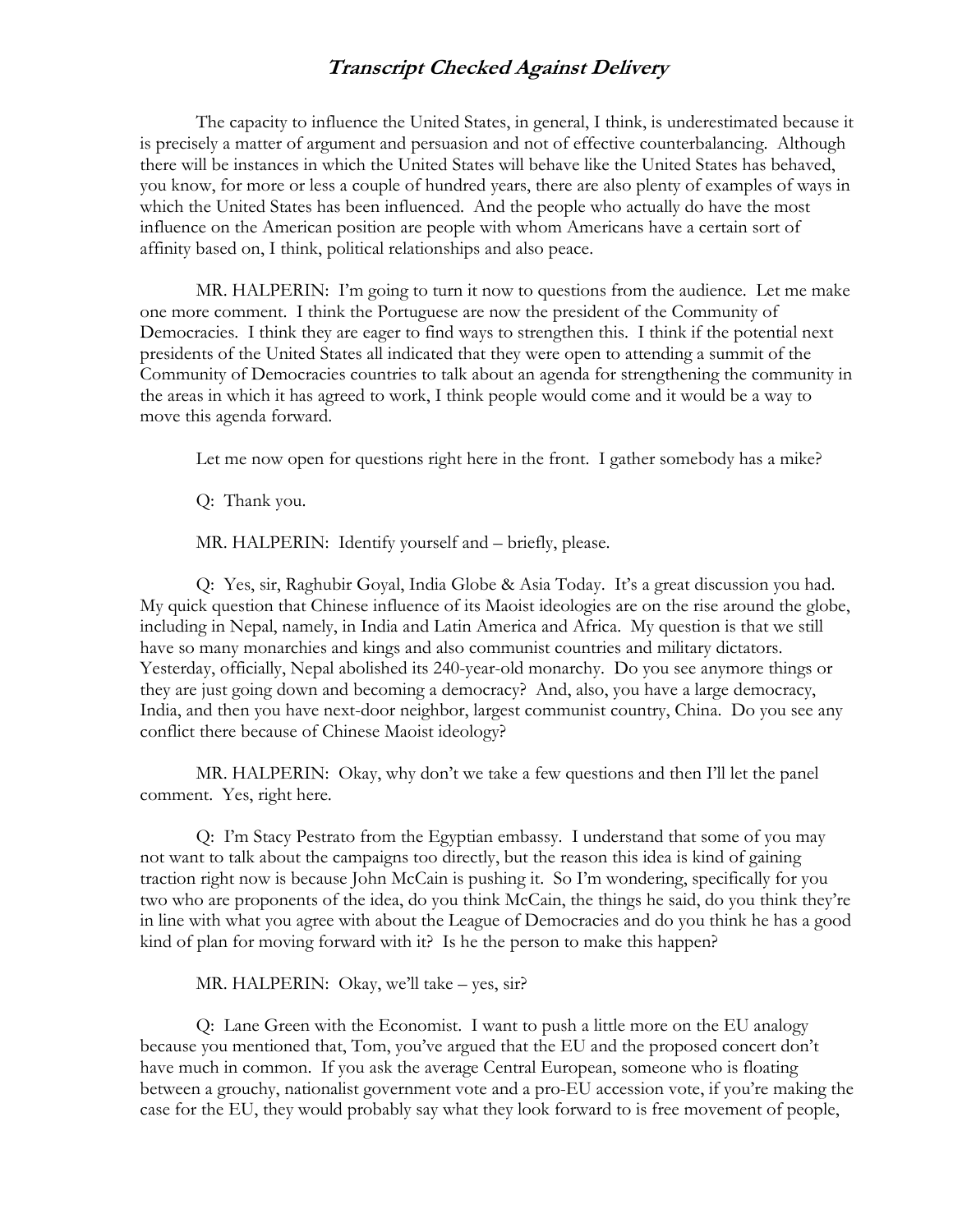being able to work in the rich countries of the West, the incoming EU subsidies, the channeling of development aid and investment and so forth.

What concretely would you tell a wavering country and the voters of a wavering country to support democracy? What are they going to get out of it?

MR. HALPERIN: Okay, in the back? Another one? There's a union here, so you need to be brief.

Q: Jeff Goldstein from Freedom House. I have a question for Mr. Daalder. Given views in the United States in organizations like the UN and the ICJ, if you're selling a concert of democracies to other countries as a means of constraining U.S. policy, how then is it politically feasible for any U.S. government to agree to join?

MR. HALPERIN: All right, let me give the panel a chance to comment on any or all of those questions that they want to. Well, since you got a direct question, I'll start with you.

MR. DAALDER: I wouldn't sell it as the wonderful organization that's going to prevent the United States from what it's going to do. I would point out the reality that when you are a member of an organization, that organization will be a factor in how you decide. That's how it's been true for 60 years with regard to both the United Nations and NATO, that is to say we, in fact, make any argument, including the argument on whether we should invade Iraq or not, on the basis of whether is it admitted under the UN charter, that is there are rules and regulations that influence the behavior of states. And there are going to be rules and regulations that are going to be influencing the behavior of states if you have new rules and regulations of new systems.

I mean, that entire history of NATO is a history of cajoling, persuading, working together to come to a common agreement. And there are many times in which the United States has decided to forego for certain policy options that it thought it supported and decided not to, I mean, most obviously you just take one, the neutron bomb, which was decided to be cancelled in part because of European opposition, the Zero Option, which was a proposal put forward by the European peace movement, embraced by the Reagan administration in part in order to diffuse the peace movement but then implemented by the Reagan administration. You can go on and on and on and on; the reality is when you have like-minded countries working together, just if you had like-minded political parties working in a particular political system, there's going to be a give-andtake. And I think everyone understands that if there is a give-and-take, there's going to be sometimes give on our part. But that comes with the major benefit that there's going to be give on the part of other countries, more effective, and more legitimate action.

Let me just take one other issue, the issue of incentives, which goes to the larger question of how you might incentivize – I hate that word – how you might provide incentives for countries to join. I mean, one very simple not unimportant issue is visa regulations. And if everyone had a 9-94 capability who is a member of this organization, the Poles would be particularly happy, not to mention a variety of other countries. It's a small little thing, but there you can actually go from regulation to regulation to regulation, their policy. Wouldn't it be nice, which would make sense from a climate change perspective in any case, to abandon our sugar tariffs on the import of sugar ethanol from Brazil at writ-large and not to Cuba until they change, maybe that gives an incentive, or not to Egypt, take another sugar-producing country, until there is greater change.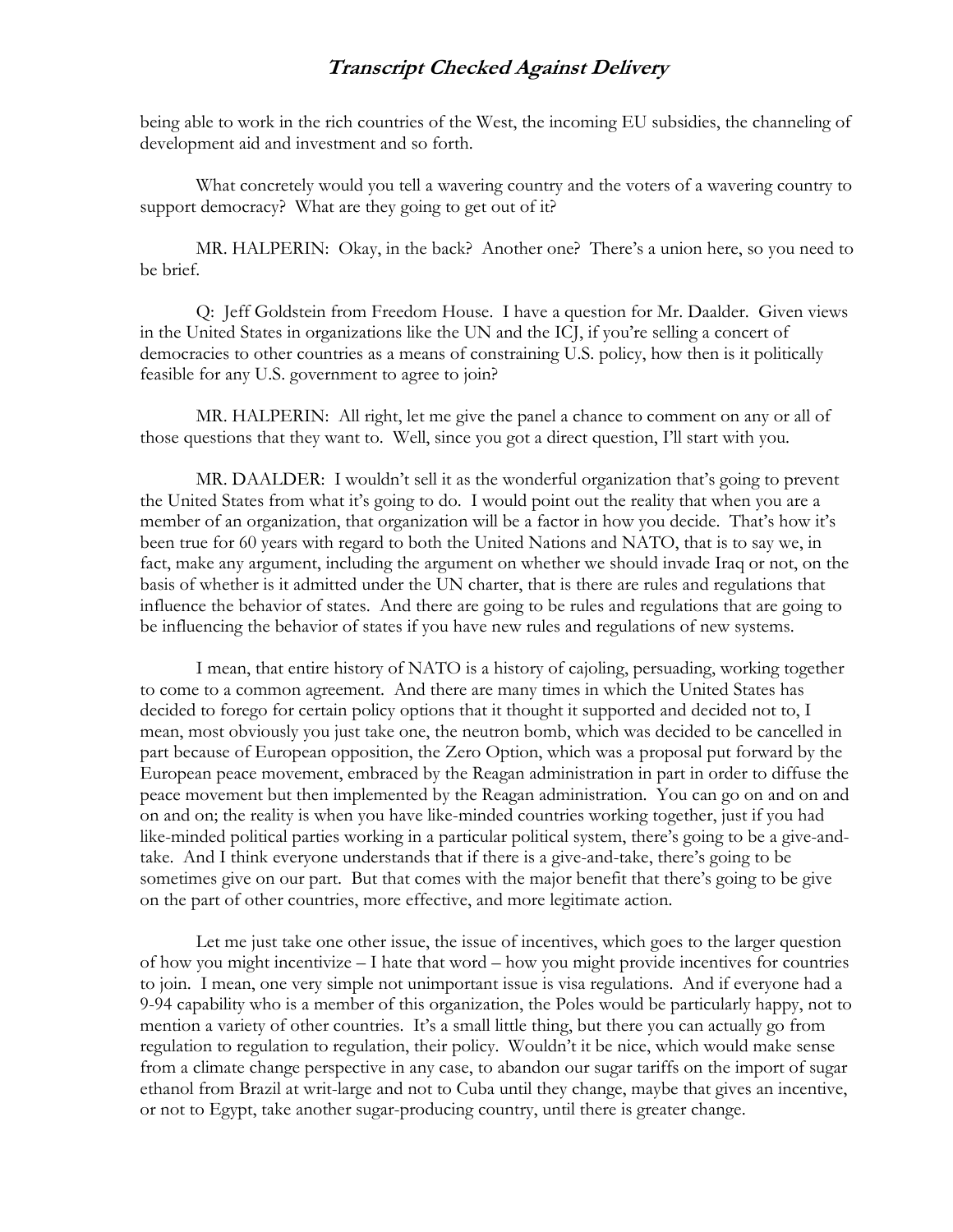So there are ways to do this. And Tom is right that the big regime change in Eastern Europe came with the collapse of the Berlin Wall, but I'd make two points. One is the collapse of the Berlin Wall had something to do with the attractiveness of the West as a power as opposed to just its military strength. I mean, even Henry Kissinger admits that the OECD was fundamental to that process, that is the attractiveness of the alternative model had something to do with the collapse of the regime.

And secondly, as I think Lane rightly pointed out, there were fundamental choices that each country faced once the regimes had collapsed, which is do you go a nationalist authoritarian strong arm way or do you a democratic, open, political way. And the fact that the EU had set standard for membership and indeed had incentives, large ones, that came with it was one of the major reasons why these countries changes, adopted the choices that they did. So I would  $-I$ think – I'll take salon as regime change. That's the kind that I like. And I think if we can have an organization that encourages that in other parts of the world, so much the better.

MR. LINDBERG: Well, I think I'll come in on the McCain question, obviously being on the rather long list of his informal and unpaid foreign policy and national security advisors, and again not speaking for the campaign. Yeah, I think Senator McCain has made very clear that this is a major foreign policy priority of his.

Now, I would expect and hope that this not become a kind of partisan issue, and in fact there is, as noted, I think if you look at the early catalogue of endorsers of this idea, there are actually more Democrats on the list than there are Republicans on the list, and I would hope that maybe we could keep it that way so that whoever becomes president in January, and I have my preference, and I think Ivo has a different one, would nevertheless be able to move forward on this.

Whether or not this is possible is something we are going to find out by trying it. And I do think that there is a will to try at this point. Now, if the pushback is too great, if the difficulties that Tom and other critics have articulated are so embedded in the international system that they cannot be overcome, then that will be a revealing moment about the characteristics of the international system at the moment, but I think certainly in the McCain administration, this is not campaign rhetoric. This is something that is meant to have an outcome.

MR. CAROTHERS: I think this presidential campaign represents an opportunity for both political parties to come to some consensus on some basic issues, which they did in a small but a very significant way with respect to Darfur among the presidential candidates. On this issue, however, I'm a little bit wary about such a consensus because there are still two underlying conceptions or at least spirits behind the idea of the League of Democracies.

One which Ivo describes, he really emphasizes the idea of some, as he put it, give on the part of the United States in terms of constraining itself for the sake of creating such an institution and allowing others to have more influence over you as policy. I think that's quite different from at least what I read in the conception that Senator McCain puts forward, which is more about, as he put it, recreating the democratic solidarity the United States enjoyed during the Cold War, which is very much about the assertion of U.S. strength and leadership. And so when he talks about how the League of Democracies would impose sanctions on Iran, would help marginalize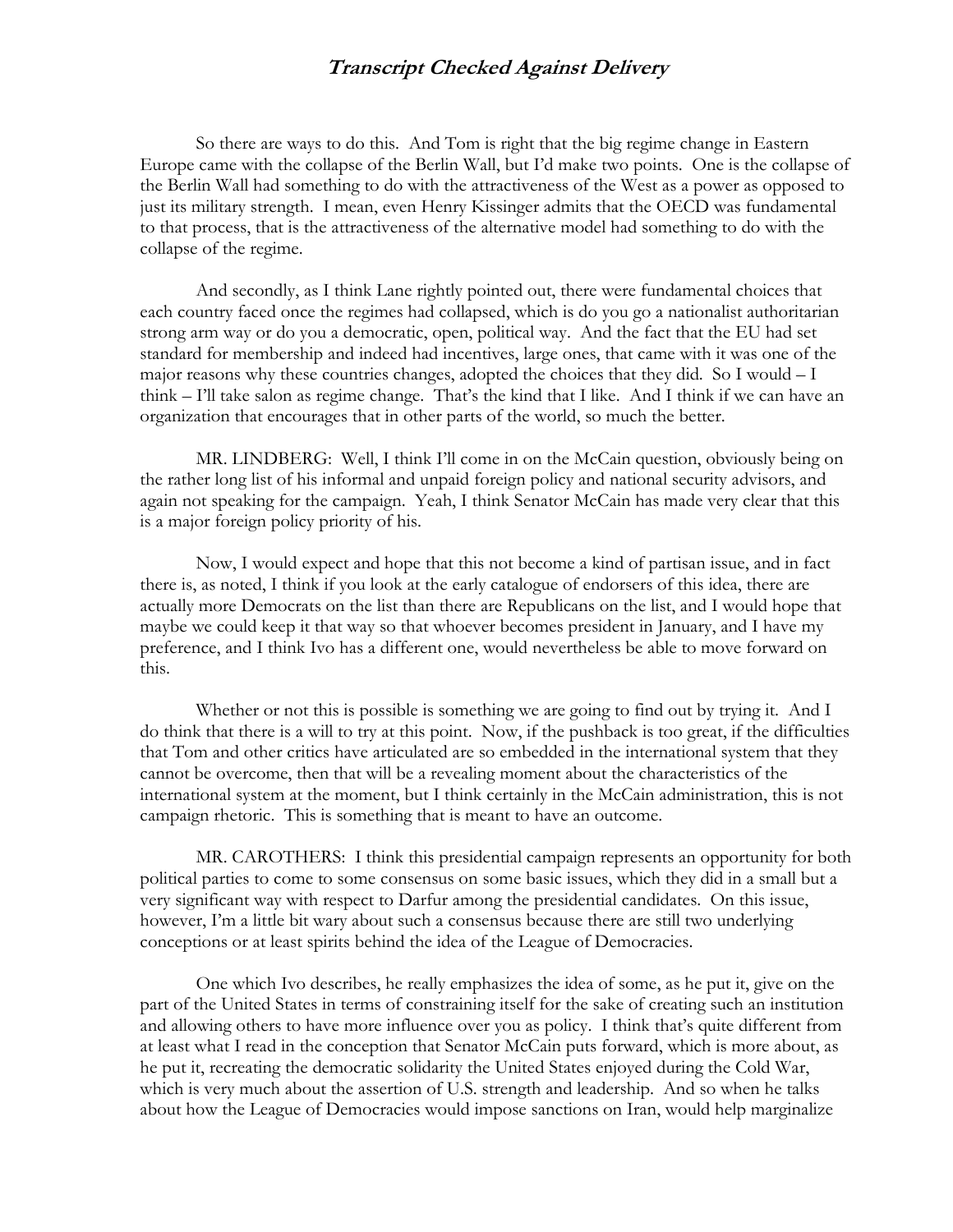Hugo Chavez in Venezuela, I don't think he's talking about give. So I think there are two different conceptions here and it's good to have bipartisan consensus in Washington, but we have to be careful of the way that we use a concept like the League of Democracies and go behind it and realize there are sort of two different potential avenues down which it might go.

MR. HALPERIN: Okay, back, anyone – yes? And then we'll go back there.

Q: Thank you very much for meeting, personally, Morton Halperin. Bernardo from the Embassy of Portugal, I'm a diplomat. And now, since everybody had disclaimers, I also disclaim in this sense I will not be speaking by the convening group or any organization from the Community of Democracies or my own embassy, but only for myself, so that's an important point because otherwise we would not be able to discuss those important issues I will discuss.

I am very pleased to meet you because you are the persons who are behind the Community of Democracies and it's a pleasure to have met you personally. But in other ways, there are so many interesting ideas here, but that's – there is also some conceptual gray zones that I think should be, you know, a little bit more deepened. For instance, the question of Iraq, everybody speaks about Iraq. Why is everybody speaking of Iraq in terms of a democracy interest and not a national interest? I think Iraq was – I mean, the United States – it's very interesting to observe the United States from outside because of course the idea of the intervention was to restore democracy in Iraq.

But there were other several countries that could have been chosen to install democracy. And the reason why Iraq was chosen was because there were national interests of the United States in choosing that country. So I think it is very healthy to separate national interests from democracy interests. And so, this is the first idea I would like to throw around.

The other one was that I don't think the Community of Democracies is a failure. On the contrary, because there may not have been many countries issuing declarations; there may not be many highlighted media statements. But there is an immense job on the protection and on the upholding of democracy, which is by its own reason a very fragile system. It can be destroyed from within. That's what happened. Hitler went to power through an election.

And so, there is this whole important field of actuation, of creating a civil society that upholds democracy, which I think is an enormous job that has been done. And, okay, it's not on a central stage. But it's fantastic work that has been done to strengthen democracies all around the globe, not only through the countries that are in democracy but also the ones that are outside and whose civil society organizations find help from the Community of Democracies. So there is this whole immense action, which I think is fantastic.

MR. HALPERIN: Can I ask you to wind up?

Q: Okay, so I will restrain myself. But there is another thing. I think that the conceptual problem I'd like to hold – this is my last comment.

MR. HALPERIN: Please, just very briefly.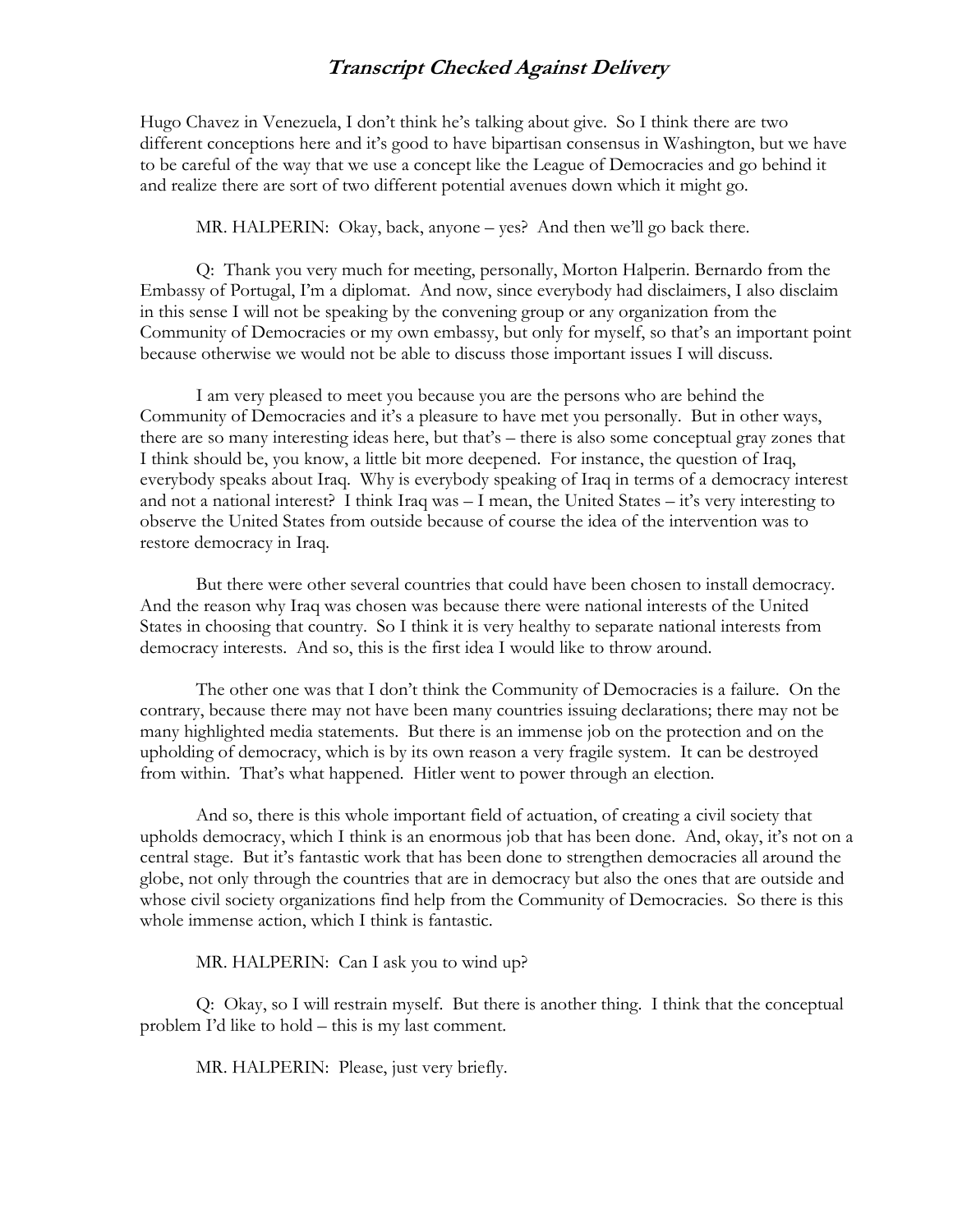Q: Okay, one minute. The question is that we have this dialogue between democracies and non-democracies. We have the dialogue between democracies and non-democracies in the UN. And this is an established institutionalized dialogue where we have the Security Council with the right of veto. And we have the council of democracies. So, and this is an incredible opportunity to face people with the candidacies.

So what I would like to in personal terms try to show around is the idea, why do we have the consensus rule in the Community of Democracies and not the democracy rule, not the majority rule? I think if we could expand and change the rules within the community to a majority rule, we could probably have a more intervening Community of Democracies. Let's say they would like to –

MR. HALPERIN: I think there's somebody in the back there. Woman on the aisle, sorry.

Q: Thank you. I'm Alicia Phillips Mandaville from the Millennium Challenge Corporation, and I'll follow my colleague's lead on making all the standard disclaimers that nothing I say reflects –

MR. HALPERIN: We'll stipulate that for all people.

Q: Reflects anything at all. But actually, I wanted to ask, if you would talk a little bit more about how you would see a membership or invitation process actually working. Being somewhat familiar with using democracy criteria, there are a lot of difficulties with trying to achieve both something like institutional stability that you would want for a League of Democracies that functions smoothly but then also being sensitive to the way things move and change over time.

So I just wondered if you recognized that that would be an issue going forward? But I wondered if you'd talk just a little bit more about it. Thanks.

MR. HALPERIN: Okay, in the front here.

Q: Marc Plattner, Journal of Democracy, and I make no disclaimers. And I wanted to ask that you address directly the question of NATO. It's come up in many different contexts. Tod suggested that the League of Democracies is an alternative, a preferable alternative to a global NATO, which some people have spoken about. I wonder if you could just clarify what the relation is to NATO. Is this a step on the way toward a global NATO and the like?

MR. HALPERIN: Ted Piccone.

Q: Ted Piccone – is it working – with Brookings and for many, many years closely associated with the Community of Democracies from its inception, so I speak with some experience on this question. And obviously, it's been a fascinating discussion. I just want to make some very quick points.

One is on the question of incentives. I think this is the remaining big question that the Community of Democracies has to deal with, which is that there has to be a serious amount of financial and other kinds of incentives put forward in order for the members who are coming into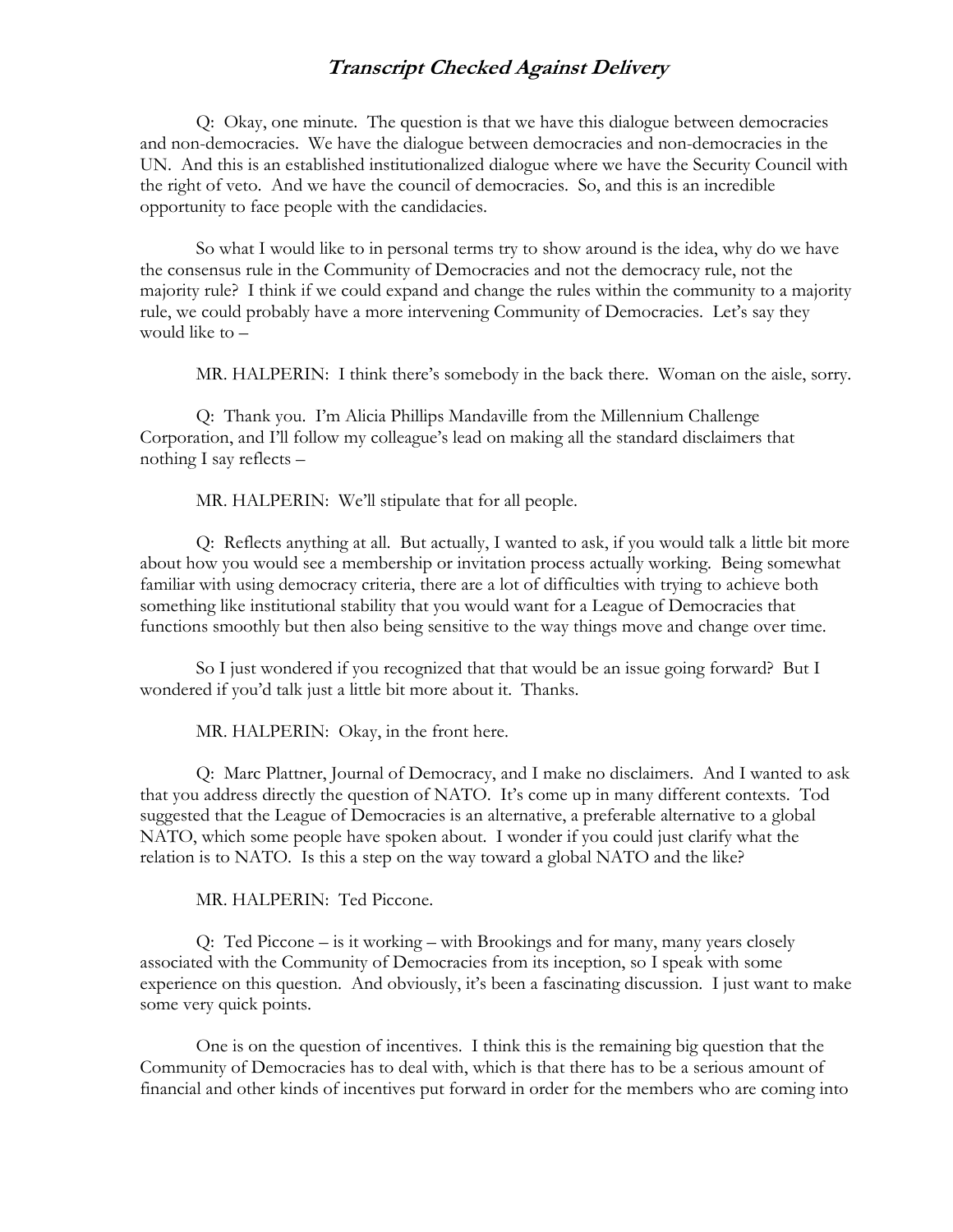the community to stay part of the community and to bring new ones in according to the criteria for participation.

The second point is on the invitation process, we've talked about it. The question keeps coming up. But there is an invitation process that the Community of Democracies follows that, Ivo, has gotten better over time. And there's an independent body that is been created to advise the governments on who should be invited based on a huge amount of research that integrates indicators and qualitative and quantitative data from around the world. And they mostly got it right on the last one and it's getting better.

The galling question for me, and I think you put your finger on, well, what's the alternative is that the non-democracies have continued to show a lot of solidarity among themselves, and particularly on the question of human rights. And this remains, I think, the reason the Community of Democracies has to exist. I mean, it's going to take time. But there has to be an alternative voice, particularly since it's so well grounded in international human rights law of states that are aligned with those interests and will stand up in an organized way to push for them within the UN

And my last point is, let's try and see what happens. And if they get pushed back, I think that's a real mistake. I think you want to do something that's going to work. And if the sound advice from those who have done it is that this won't work, then we really ought to think twice about it.

MR. HALPERIN: Okay, yes, in the front here.

Q: Hi, Gerry Hyman at CSIS. It seems to me that the strength of the argument of the proposal is also in the narrowness to some extent. And in your original article or in your article in American Interest, you talked about a, quote, "framework of binding mutual obligations" – binding mutual obligations.

I wonder if you could, number one, expand that, because it sounds to me today as though they're both positive and negative – positive in that if it's binding and the group goes forward, you're in it; negative is if the group doesn't agree, you're out; you don't go forward. That sounds like the binding nature. Secondly, that the proposal will create legitimacy in action that it undertakes because it's a community of—it's a democratic organization, or an organization of democracies.

And then thirdly, the question of then who is in that and who is not in that becomes critical as to both of those issues, both as to the obligations, their bindingness and the legitimacy of it. And I wonder if you could address those issues as to those people who are not in this organization. What's the inclusion? What's the binding obligation, positive and negative? What's the legitimacy?

MR. HALPERIN: Okay, I think that's going to have to be the last question. I'm going to give the panelists, in reverse order of speaking, a chance to make final comments. Start here.

MR. LINDBERG: Okay, well, there's a lot on the table here; very interesting. I guess going first I get to pick. Specifically, the NATO question – question of NATO and its relation to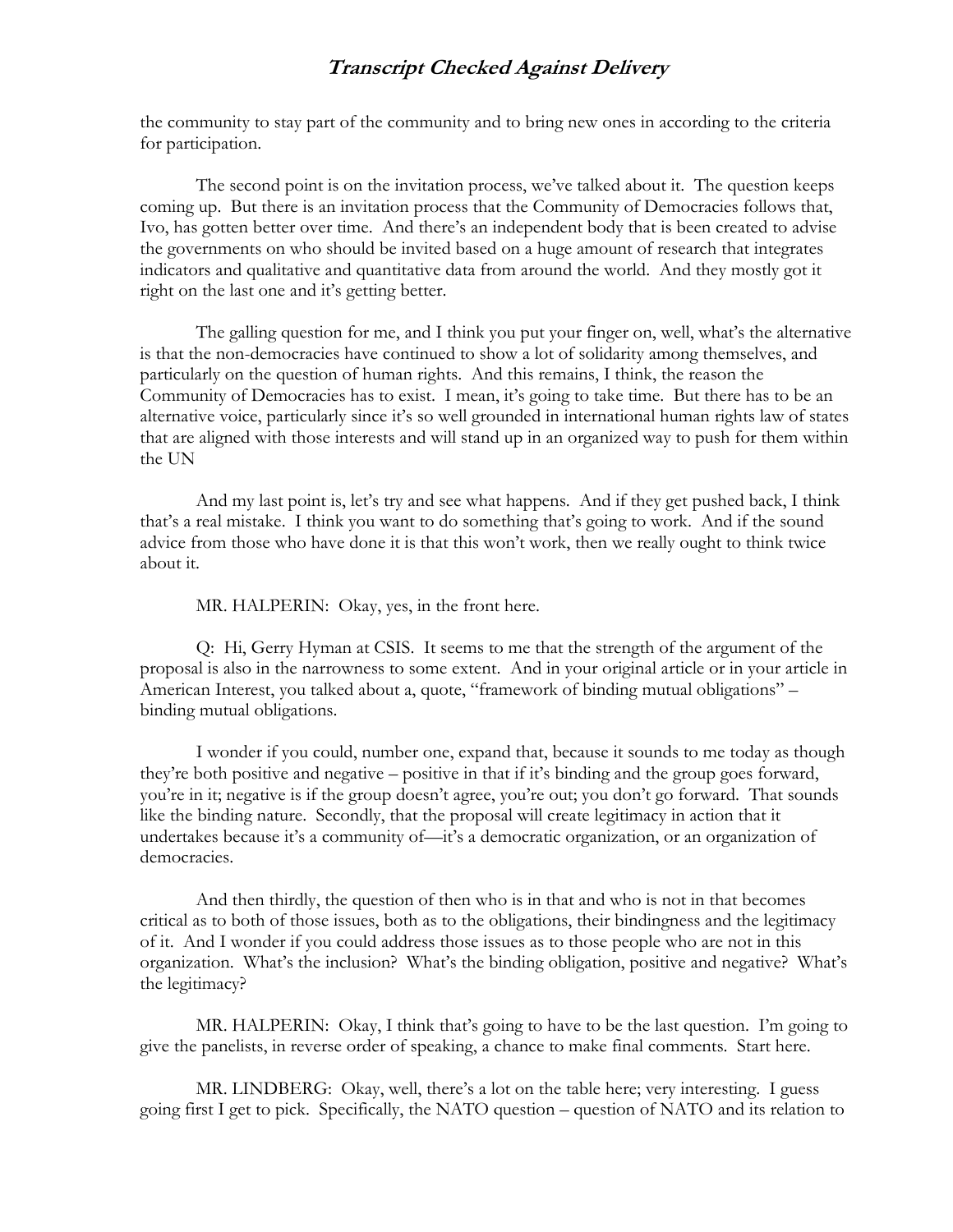this institution—well, look, I don't know of any other non-European countries that have currently expressed an interest in joining NATO, so therefore I can duck that question in that respect.

Now, the broader question is do you want a global Article V-based organization? I think that if you tried to cue up this proposal with anything like an Article V in it, you would not get anywhere for reasons that we have been discussing. It would not be attractive to a lot of the people who think that the United Nations Security Council is the repository for such judgments.

But nevertheless, we're stuck with the question of what happens if the Security Council does not come to the conclusion that some countries with whom we are in affinity want. And that is the Kosovo case. And I think clearly, it's obviously something that has animated Ivo's thinking about these matters. What do you do then?

Now, I don't think that you need to be thinking about trying to charter a concert of democracies in order to deal with those kinds of questions, because that does get you to the nonstarter question. But it's a real problem. And I don't know of an easy or a convenient way of solving it.

I want just a minute or two on the architecture, which also could go a bit to Ted's question. Yeah, I agree that the criteria of the Community of Democracies have been improving and improving. I think ultimately, however, what you really need is essentially a mechanism that provides for peer-review, which is to say I think you would be at an advantage if you had a body whose membership would require the assent of the other members of the body. And that more than meeting specific outlined generalized criteria, I think, would give you some advantages.

So you might start smaller and then have more countries join through an accession process. It would also be my preference architecturally to have a built-in refreshment process, whereby for example any member might, after seven years of membership, take a year off as an observer and require re-admittance to the institution. It would be a way of ensuring that an organization of democracies retained its democratic character and was not subject to excessive pressure from whatever backsliding tendencies might be out there. I think I'll stop there and pass along the rest of the questions.

MR. DAALDER: Just a quick word on global NATO versus a Community of Democracies. I'm in favor of both. So I'm on the record as favoring both. But I mean, NATO is a military alliance. And a concert of democracies is not. And that's the fundamental difference between the two. And I think, as Tod said, it's going to be easier to get people to understand their interests in joining a community, or building on the community, or even a concert of democracies than it is to join a military alliance with an Article V guarantee. So it is a much smaller group of countries that you would think of joining a global NATO.

On the larger – on the architectural questions and the mutually binding obligations, the membership issues, these are the toughest issues of all. And it is in some sense premature to make real choices and decisions on that because you want to know what it's for, who might be interested in it, et cetera. But to give you some sense, the thinking is you need two sets of criteria. You need fundamental political and civil rights within the country that would become a member. And it has to endure over a significant period of time.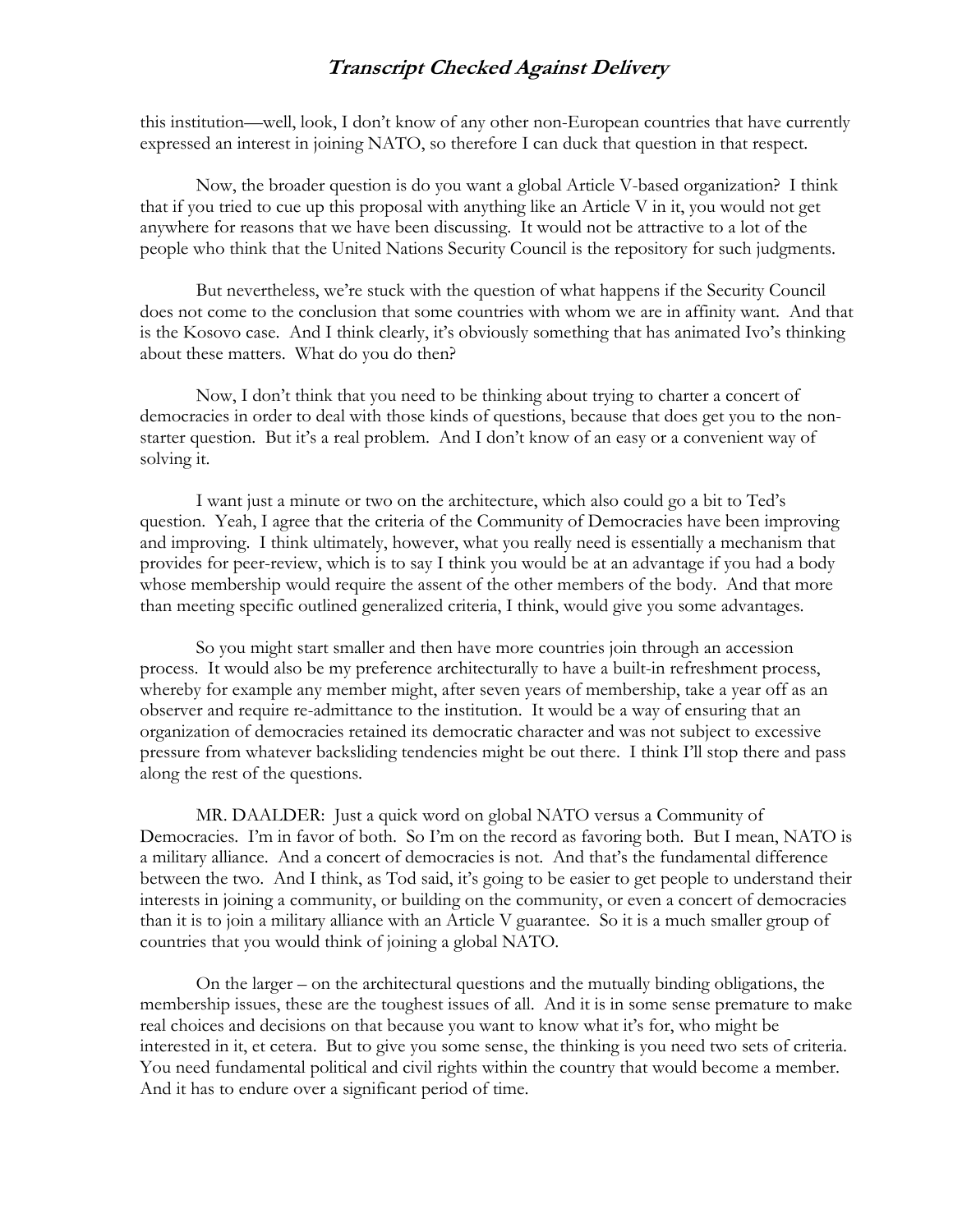It's not enough to have an election and to be called a democracy. I don't have to tell the democracy crowd here how to think about this. It's about the longevity. And the words that Lindsay and I used originally were that a reversal to non-democratic rule was all but impossible to conceive of. Once you start actually applying that to countries, whether you use Freedom House scores or whether you use the kind of methodology that the Community of Democracy now uses, you actually don't have that much difference. You come to a list.

And there may be some marginal cases – Turkey as a hard case – in some instances and not other instances. But there's some instances that are not marginal; they're just not there. And there's some instances which are clearly inside. And I agree with Tod: there's got to be a review process. A country, for example, that claims that the chief executive is above the law may need to be reviewed for its membership, just to make that clear.

On the binding and mutual issue, what I have in mind is a decision-making process. I'm with Tod on this. Consensus brings for a stronger organization. And what NATO has done beautifully is to find a way to achieve consensus without agreeing. The two are not the same. Footnotes, the unwillingness to participate in particular military operations, as the Greeks, for example, did with regard to Kosovo. The unwillingness to deploy certain weapons systems on one's soil and yet to allow the decision to go through are the kinds of mechanisms in which you can have binding decisions, binding on all, and yet with obligations that may diverge from one member to the next.

And we've done this for 60 years in NATO in a very effective way. And in fact, because of the consensus, we've forced decisions that otherwise would not have been taken. The democratic view or role, you will have majority voting, even if it is large majority voting, like you see in the EU, can create in fact disaffection much easier than a consensus rule. But you have to figure out how you can have consensus when there is disagreement. And NATO has done that in a very effective way. And that's what we kind of had in mind.

Just a final word on legitimacy. What I am worried and concerned about is the legitimacy of the member states and their publics. They have to see the action being taken in their name as being legitimate. I'm actually far less concerned about whether other countries who are not members of the organization find it legitimate. I'd prefer to have them see it as legitimate. And I would prefer, for example, an action to be approved universally by 190-plus countries. But that's not always possible. So at the very least, let's have legitimacy within the context of those who are acting and are members of that organization.

MR. HALPERIN: Thomas, you get the last word.

MR. CAROTHERS: Well, thank you. We're past time, so I'll be extremely brief. Just two points—first, if democracies would like to cooperate at the United Nations in order to sort of counter the actions of non-democracies doing noxious things on human rights, nobody is stopping them from doing that. They can cooperate at the UN. If they're not cooperating at the UN, given the threat that they face on things like the Human Rights Council, why do they need to build their own institution and go outside and create something and say, we're going to cooperate elsewhere? Cooperate right there where it matters.